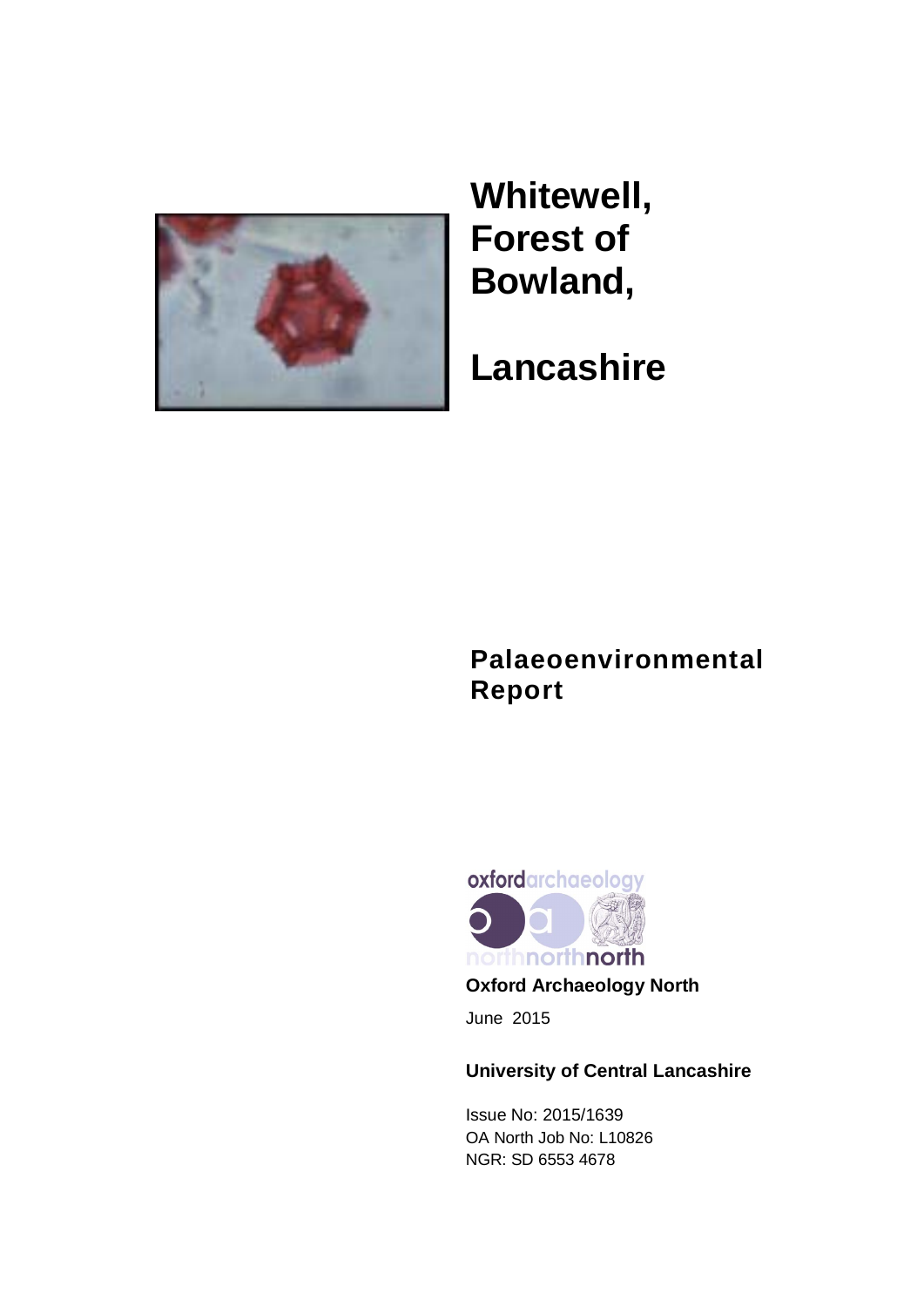**Palaeoenvironmental Report Document Type: University of Central Lancashire (UCLAN) Client: Issue Number:** 2015/1639 L10826 **Job Number: National Grid Reference:** SD 6553 4678 Prepared by: Mairead Rutherford and Denise Druce **Environmental Project Officers** Position: Date: May 2015 Rachel Newman Signed

WHITEWELL, FOREST OF BOWLAND, LANCASHIRE

Approved by: Position: Date:

**Document Title:** 

Senior Executive Officer June 2015

Puberc

**Oxford Archaeology North** Mill 3, Moor Lane Mills Moor Lane Lancaster LA1 1QD t: (0044) 01524 541000 f: (0044) 01524 848606

© Oxford Archaeology Ltd (2015) Janus House Osney Mead Oxford OX2 0EA t: (0044) 01865 263800 f: (0044) 01865 793496

w: www.oxfordarch.co.uk e: oanorth@oxfordarch.co.uk

Oxford Archaeology Limited is a Registered Charity No: 285627

#### Disclaimer:

This document has been prepared for the titled project or named part thereof and should not be relied upon or used for any other project without an independent check being carried out as to its suitability and prior written authority of Oxford Archaeology being obtained. Oxford Archaeology accepts no responsibility or liability for the consequences of this document being used for a purpose other than the purposes for which it was commissioned. Any person/party using or relying on the document for such other purposes agrees, and will by such use or reliance be taken to confirm their agreement to indemnify Oxford Archaeology for all loss or damage resulting therefrom. Oxford Archaeology accepts no responsibility or liability for this document to any party other than the person/party by whom it was commissioned.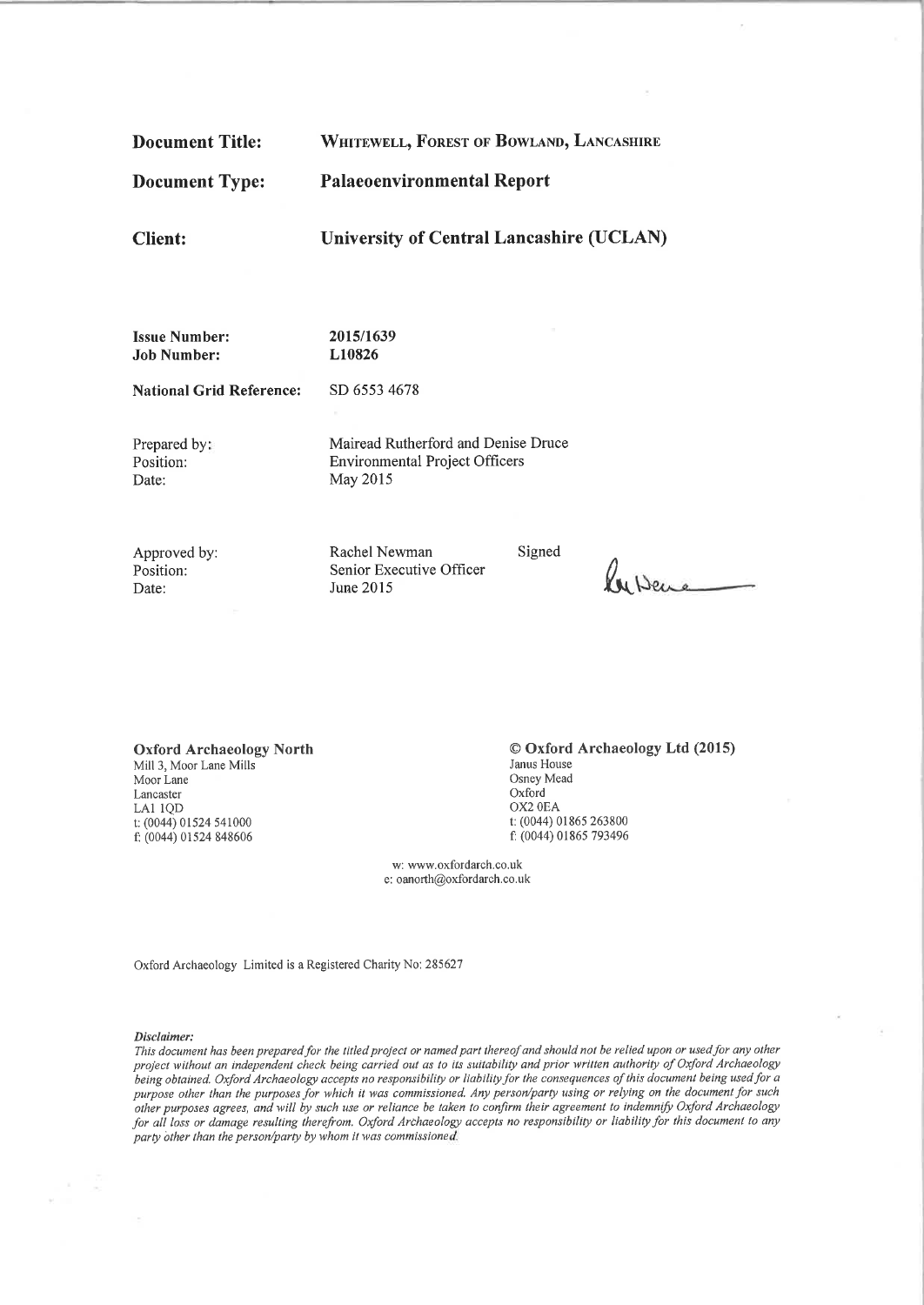# **CONTENTS**

| APPENDIX 2: PALAEOENVIRONMENTAL ASSESSMENT RESULTS OF THE BULK SAMPLES17 |  |
|--------------------------------------------------------------------------|--|
|                                                                          |  |
|                                                                          |  |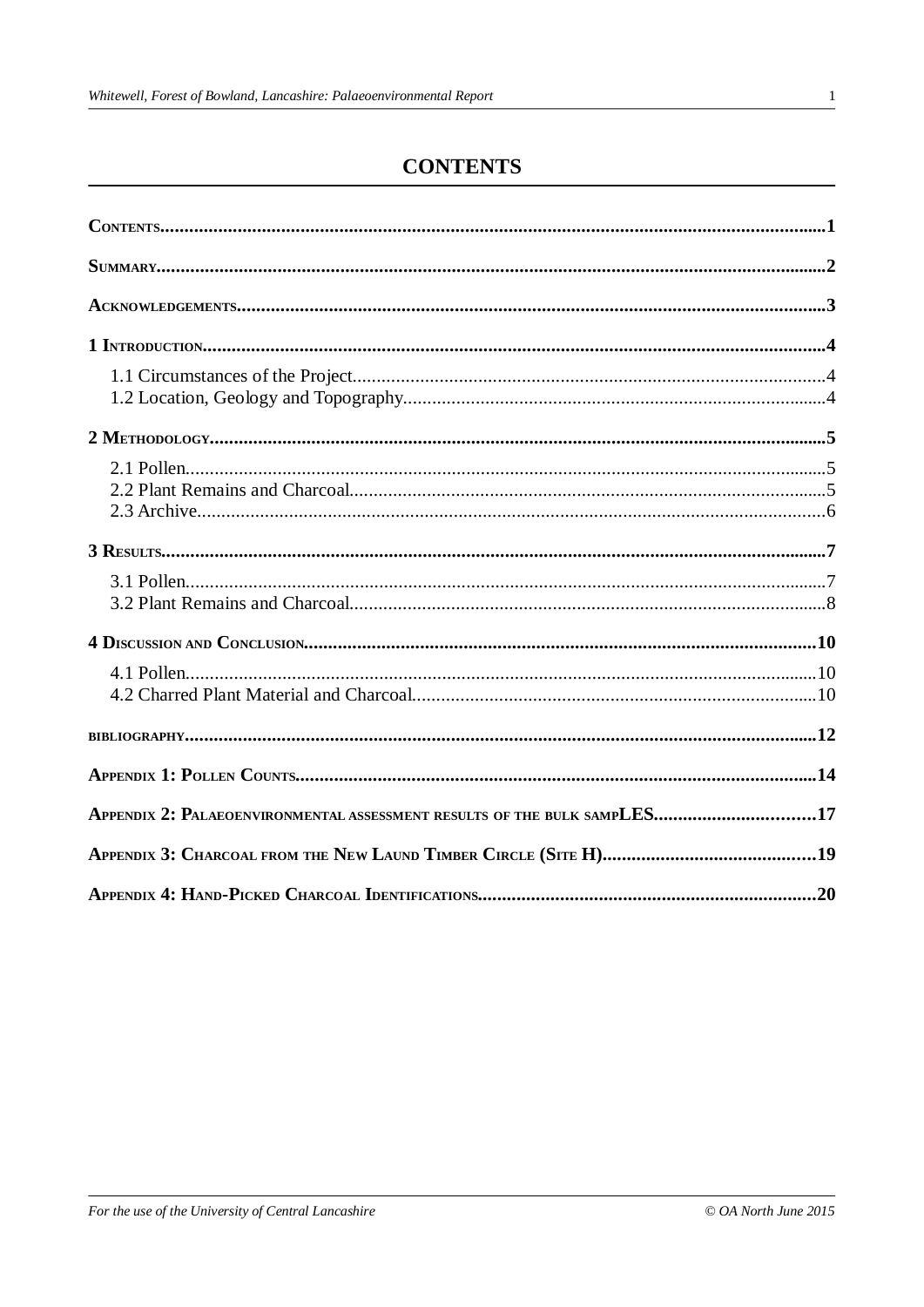#### **SUMMARY**

Several pre-selected sub-samples taken from prehistoric features at New Laund Farm, Whitewell, Lancashire, Lancashire, and a monolith sample from Fairy Hole Caves, Whitewell (SD 6553 4678), were submitted by Rick Peterson (University of Central Lancashire (UCLAN) in January 2015, for pollen assessment, assessment of plant remains, and charcoal identification. The samples were taken as part of an investigation of prehistoric use of the limestone landscapes around the southern fringes of the Forest of Bowland Area of Outstanding Natural Beauty, known as the *Sheltering Memory* project, which has involved several seasons of fieldwork, commencing in 2011. The primary objective of the palaeoenvironmental study, undertaken between January and May 2015, was to assess the potential of the deposits within the features for pollen, plant remains and charcoal preservation.

The analysis demonstrates that pollen from the selected deposits is insufficient to justify further work, though potential pollen assessment from cores to be collected from an adjacent wet, boggy area during the next field season may provide a palaeoenvironmental and stratigraphical context for the cave deposits and associated archaeological finds. Although many of the small bulk samples taken during the excavations at New Laund Farm contained very little palaeoenvironmental remains, two samples, both from Site H (New Laund Timber Circle), produced sufficient charcoal fragments to warrant further study and indicate the utilisation of a range of probable locally available taxa, including alder/hazel, ash and willow/poplar. In addition, a number of the small bulk and hand-picked samples taken during the excavations would provide suitable material for radiocarbon dating.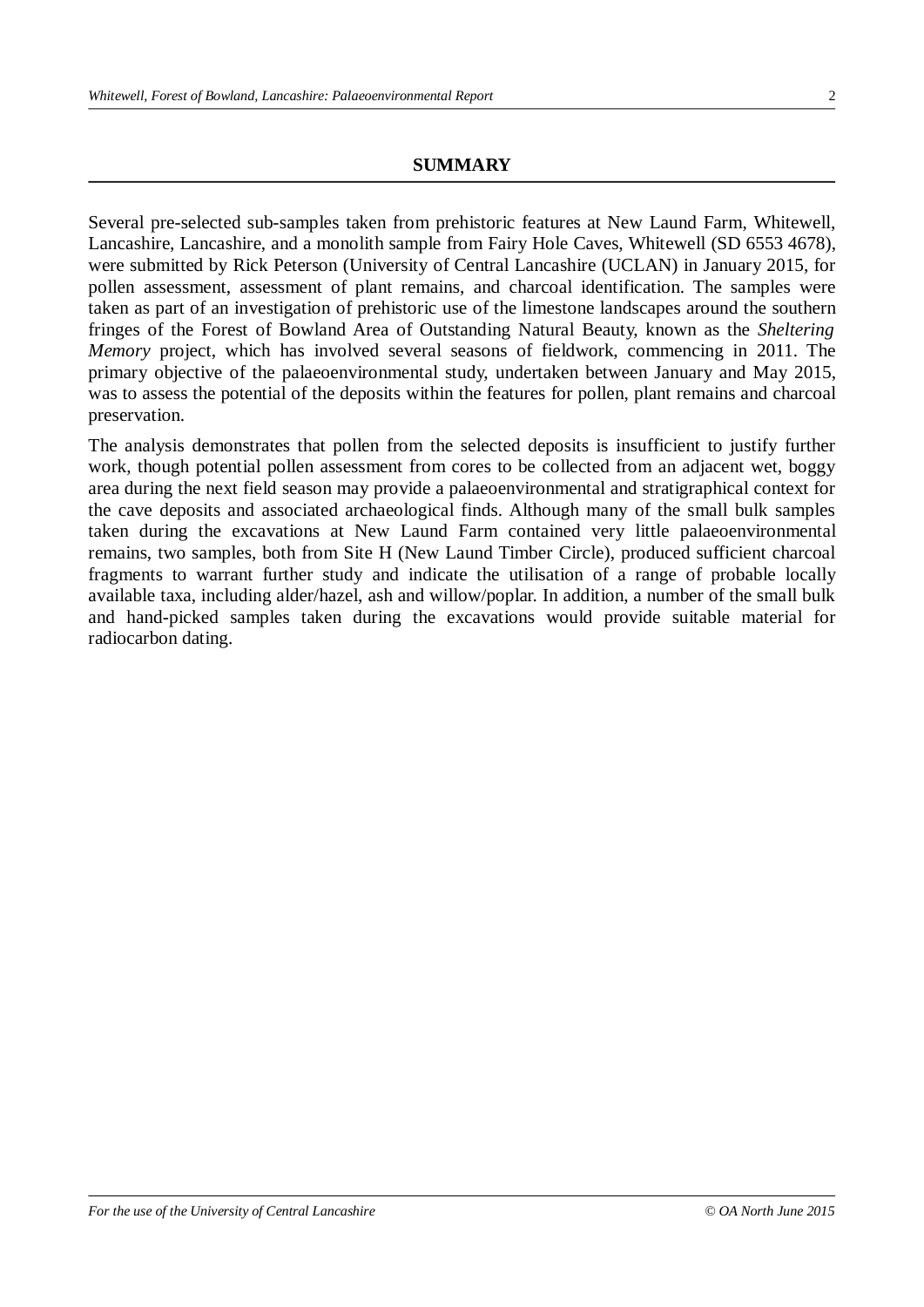#### **ACKNOWLEDGEMENTS**

OA North would like to thank Dr Rick Peterson (UCLAN) for commissioning the work, supplying the samples and providing background material for the project. We are grateful to Lancaster University for permission to use its laboratories for pollen preparation. Pollen samples were processed by Sandra Bonsall and assessed by Mairead Rutherford. Denise Druce assessed and analysed the plant remains and charcoal. The report was written by Mairead and Denise, and edited by Rachel Newman.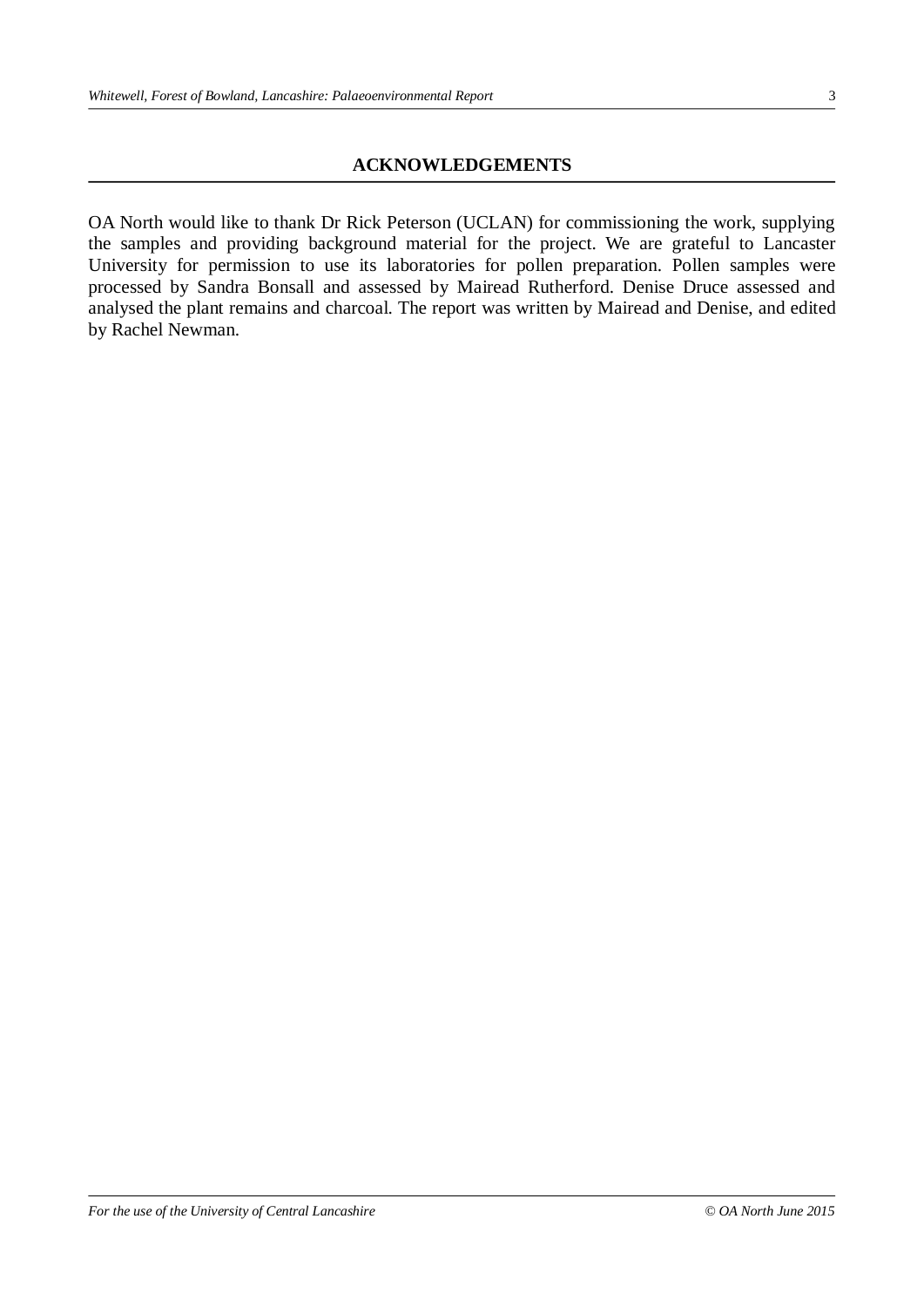## **1 INTRODUCTION**

#### **1.1 CIRCUMSTANCES OF THE PROJECT**

- 1.1.1 The University of Central Lancashire (UCLan) requested that Oxford Archaeology North (OA North) undertake a palaeoenvironmental assessment of material collected and supplied from a site in the Forest of Bowland, Lancashire. This work formed part of the University's *Sheltering Memory* project (Peterson 2012; 2013a; 2013b; Carter and Peterson 2014), which has been ongoing since 2011.
- 1.1.2 The sites involved were a series of ditches/enclosures (New Laund Farm) and several small caves in the area of Whitewell. The caves have previously been explored by Musson (1947), who suggested the main cave (Fairy Cave) may have been used for settlement, and that collared urn fragments found within the cave dated this activity to the early Bronze Age (Peterson 2013a). The bulk samples were retrieved from four sites (D, H, M and P), which include the internal features (Site D) of a banked and ditched enclosure (Site C), a timber circle (Site H), and a prehistoric pit complex (Site M) associated with a ditched enclosure (Site P). Hand-picked charcoal samples retrieved during several seasons of fieldwork were also assessed for their suitability for radiocarbon dating. Although no radiocarbon dates have been submitted as yet, the features discovered at New Laund Farm are likely to date to the late Neolithic period or early Bronze Age (Peterson 2012; 2013b; Carter and Peterson 2014).
- 1.1.3 The primary objective of the palaeoenvironmental assessment was to investigate the potential for further study of pollen, plant remains and charcoal, in the samples supplied. The potential of any of the samples providing suitable material for radiocarbon dating was also assessed.

#### **1.2 LOCATION, GEOLOGY AND TOPOGRAPHY**

1.2.1 One site comprises a complex of small caves (Fairy Holes) on the north side of the River Hodder at Whitewell, in the Forest of Bowland (SD 6553 4678). The prehistoric ditched enclosures and associated features, Sites C (SD 6525 4708), D (SD 6521 4707), M (SD 6538 4675/3), P (SD 6540 4673), and the timber circle, Site H (SD 6520 4708), are situated adjacent to New Laund Hill and New Laund Farm, in Whitewell. The Bowland sub-basin lies within the Craven Basin, which contains a thick carbonate sequence, including limestone reefs and bioclastic limestones of the Carboniferous period (Hughes 1986).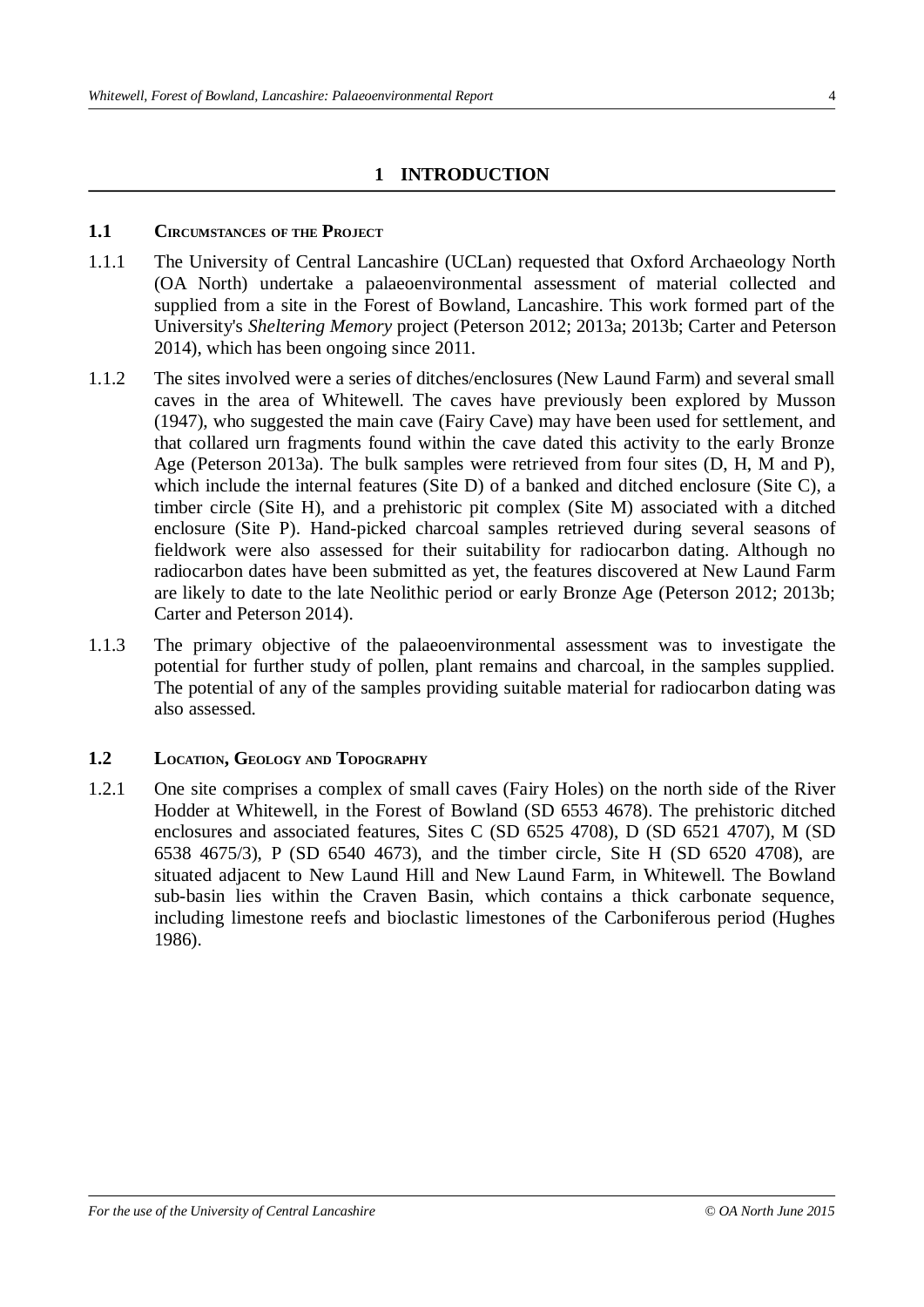## **2 METHODOLOGY**

#### **2.1 POLLEN**

- 2.1.1 *In-situ* cave deposits, up to 1.2m in depth, and comprising compact brown silt loam sediments, (deposit F10), were sampled as a monolith (Peterson 2013a). It is likely that F10 is the undisturbed original fill of the cave (*ibid*), whilst its upper surface (above the monolith sample) had been eroded, and redeposited in the overlying deposit, F9 (not sampled; *ibid*). Ten sub-samples for pollen assessment were taken from this monolith sample. In addition, three sub-samples at 0.05m intervals were submitted from New Laund Farm, from the lowest fill of the ditch excavated in Site C (fill C05), a light brown silty clay. Monolith P4 sampled deposit P5 (Site P), a hard, light brown clay, from which three sub-samples were taken.
- 2.1.2 Volumetric samples were taken from 16 sub-samples, and one tablet containing a known number of *Lycopodium* spores was added so that pollen concentrations could be calculated (Stockmarr 1972). The samples were prepared using a standard chemical procedure (method B of Berglund and Ralska-Jasiewiczowa 1986), using HCl, NaOH, sieving, HF, and Erdtman's acetolysis, to remove carbonates, humic acids, particles  $>170\mu$ m, silicates, and cellulose, respectively. The samples were then stained with safranin, dehydrated in tertiary butyl alcohol, and the residues mounted in 2000cs silicone oil. Slides were examined at a magnification of x400 by ten equally-spaced traverses across at least two slides to reduce the possible effects of differential dispersal on the slides (Brooks and Thomas 1967) or at least until 100 total land pollen grains were counted. Pollen identification was made following the keys of Moore *et al* (1991), Faegri and Iversen (1989), and a small modern reference collection. Plant nomenclature follows Stace (2010). The preservation of the pollen was noted and an assessment was made of the potential for further analysis. Fungal spore nomenclature follows van Geel (1978).

#### **2.2 PLANT REMAINS AND CHARCOAL**

- 2.2.1 Nineteen bulk samples, taken during three seasons of excavations at New Laund Farm, were processed by students from the School of Forensic and Investigative Sciences, UCLan, under the direction of Rick Peterson. The bulk samples ranged in size from 2.5 litres to 5 litres, and were wet sieved through 1mm and 0.5mm stacked sieves. The sieved samples were wrapped in kitchen roll, bagged, and sent to the OA North offices for assessment of their palaeoenvironmental potential. The assessment was carried out using a binocular microscope on dried samples. The contents of each of the samples, such as charred plant remains (cpr), waterlogged plant remains (wpr), charcoal, snails, or bone, was recorded. In addition, the presence of modern contaminants, such as roots, insect eggs and modern seeds, was noted. Remains were quantified on a scale of 1-4, where 1 is rare (less than five items), 2 is frequent (6-25 items), 3 is common (26-100 items), and 4 is abundant (>100 items). Provisional identifications of the plant remains and charcoal were made, where possible. The potential of the samples to contain material suitable for radiocarbon dating, and for fuller analysis, was noted.
- 2.2.2 A further 82 hand-picked charcoal samples were also assessed for their potential to provide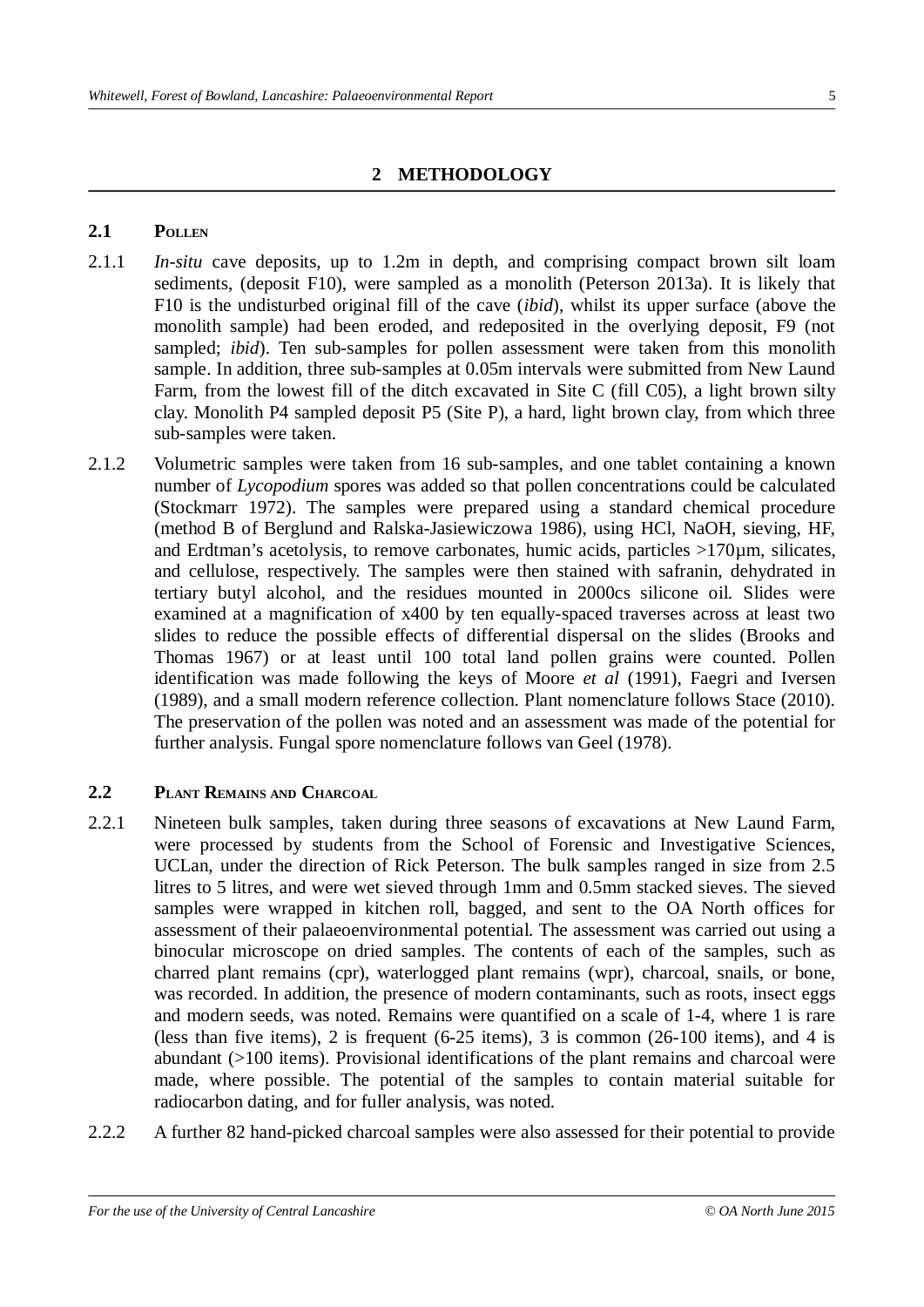suitable dating material. Positively identified charcoal fragments (some of the samples consisted of shale fragments, small stones, hardened soil, or coal) were initially observed in transverse section at up to x40 magnification, using a Leica MZ6 binocular microscope. Those fragments not identifiable at this stage (*eg* most of the short-lived taxa) were then split to reveal their radial and tangential sections, which were examined under a Meiji incident-light microscope at up to x400 magnification. Identifications were made with reference to Hather (2000), and modern reference material.

2.2.3 The results of the palaeoenvironmental assessment and charcoal identifications were tabulated (*Section 3.2*). Plant nomenclature follows Stace (2010).

#### **2.3 ARCHIVE**

- 2.3.1 A full professional archive has been compiled in accordance with current CIfA (2014) and Historic England (English Heritage 2006) guidelines. The project archive will be ordered and indexed and deposited with UCLan.
- 2.3.2 An online OASIS form (at http://www.oasis.ac.uk/) will also be completed as part of the project. This information will be made available through this website.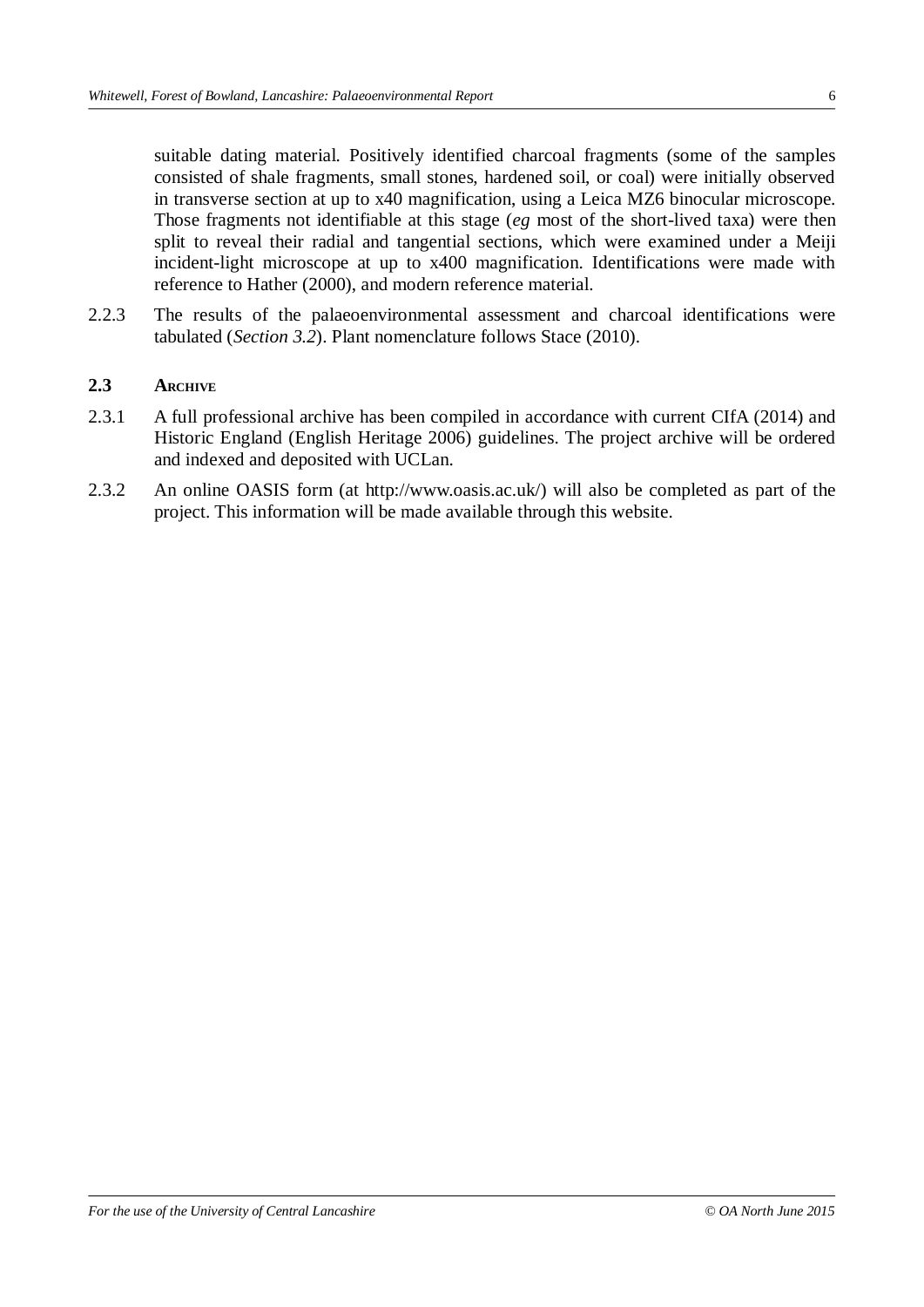#### **3 RESULTS**

#### **3.1 POLLEN**

- 3.1.1 Pollen from 16 samples was assessed (*Appendix 1*). Although pollen is present in all but three of the sub-samples, the counts are very low, all but one sample providing less than 50 pollen grains. A count of 100 total land pollen (trees, shrubs and herbs) is usually taken as statistically representative for assessment purposes, and values less than that are not considered sufficiently large to suggest confident interpretations.
- 3.1.2 *Fairy Caves monolith:* the most abundant pollen recovery was from the topmost subsample from monolith F1, from which 55 total land pollen grains were counted. The plant taxa inlcuded more than 20% tree pollen, including alder (*Alnus*), oak (*Quercus*), willow (*Salix*) and hazel-type (*Corylus avellana-*type). Pollen of herbs was the most common pollen type recorded and includes pollen of plants such as grasses (Poaceae), common knapweed (*Centaurea nigra)*, pollen of the daisy family (Asteraceae: a large group comprising plants such as carline thistles, ragworts and daisy), meadowsweet (*Filipendula*), cinquefoils (*Potentilla*-type), cow-wheats (*Melampyrum*) and dandeliontype (*Taraxacum*-type). Monolete fern spores (Pteropsida) are present, and moderate quantities of microscopic charcoal were also recorded.
- 3.1.3 Any interpretation must be treated with caution as the pollen count is so low; however, the ecological habitats of some of the plants may suggest some useful palaeoenvironemntal data. The pollen assemblage, which must have accumulated in the cave sediments by deposition through water entering the cave, or possibly via wind transport, suggests that trees were present in the palaeoenvironment, and comprised taxa that preferentially live in wet conditions, such as alder and willow. Oak prefers drier, richer soils and hazel-type may grow as hazel-scrub on drier soils (Stace 2010). All of these arboreal taxa may have been growing locally in proximity to the cave entrance or in nearby hedgerows or more regionally, in woodlands. The herb component comprises pollen from several habitats: of waste or rough ground, for instance, dandelion-types; grassy or woodland areas, for example, common knapweed and cow-wheats; and wet areas, for example, meadowsweet. It is possible that some of these pollen types may have been brought into the cave by people or animals, perhaps on their feet. Plant taxa such as dandelion-types produce very robust pollen, which can withstand degradation.
- 3.1.4 Monolete fern spores are present in varying numbers throughout the deposit. Coles and Gilbertson (1994), in a study of present-day pollen taphonomy from Creswell Crags, (Derbyshire), found that pollen caught in the caves over a one-year period reflected the vegetation in the cave mouths as well as the wider area beyond, within a five-mile radius of the site. Comparatively high representation of fern spores was a persistent feature, and was attributed to the interaction of habitat, distribution and taphonomic process (for example, the number of ferns in the cave mouth; *ibid*).
- 3.1.5 Possibly the most interesting aspect of this assemblage is the presence of microcharcoal, which was recorded throughout the sub-samples from deposit F10. The microcharcoal suggests that burning must have taken place for the microcharcoal particles to have entered the cave sediments, although whether this was local or from a wider area cannot be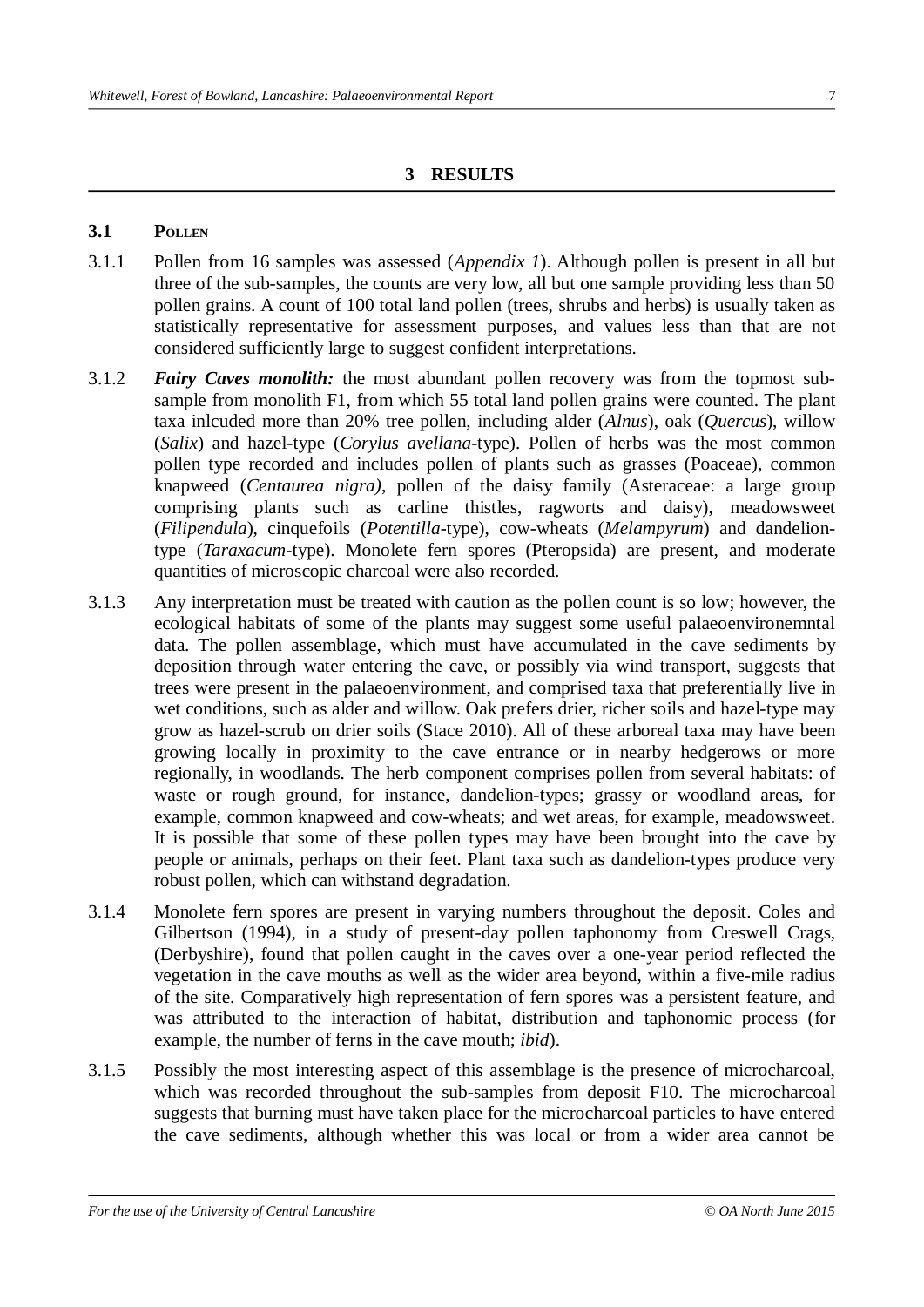established, through a natural process (for example via water transport). Peterson (2013a) notes that, in the original excavation of the cave by Musson (1947), substantial pieces of charcoal were recorded from an area crossing the deposit sampled by the monolith. Evidence of modern fires at the entrance of the cave are unlikely to have produced microcharcoal that would have penetrated a disturbed rubble layer, approximately 0.30m thick that overlies deposit F10, and therefore it is more likely that the microcharcoal present in the monolith sample is actually *in-situ* and could have derived from fires within the cave at the time that F10 was forming.

- 3.1.6 *New Laund Farm, ditch C1, fill C5:* the three samples assessed for pollen from ditch C1 contained low pollen counts. The richest assemblage (22 pollen grains, including ferns), at 0.50m, contained a few grains of hazel-type, some grass pollen, several dandelion-type grains, a daisy-type and a single grain of ribwort plantain (*Plantago lanceolata*), several monolete fern spores and a *Sphagnum* moss spore. Fungal spores included *Glomus* (Hdv-207) and *Sporomiella* (HdV-113). Poorer pollen assemblages were recovered at 0.55m and 0.60m, in which taxa include occurrences of sedges (Cyperaceae) at 0.55m and a possible cereal-type grain at 0.60m. Microcharcoal is present within all three samples.
- 3.1.7 The quantity of pollen recovered from the sediments from this ditch is too low to provide any sort of vegetational reconstruction. The fungal spores, *Sporomiella* (HdV-113), are coprophilous, suggesting the presence of grazing animals nearby (van Geel 1978).
- 3.1.8 *New Laund Farm, ditch P4, fill P5:* the sediment samples from 0.45m and 0.55m were barren of palynomorphs. Only fern spores were recorded in the topmost sample, at 0.35m, although microcharcoal was also present at this depth.

### **3.2 PLANT REMAINS AND CHARCOAL**

- 3.2.1 The assessment examined 19 small bulk samples (*Appendix 2*). None of these samples contained plant remains preserved through waterlogging, but all 19 contained at least some charcoal fragments, and six contained rare charred plant remains. Charred remains include one or two hazelnut (*Corylus avellana*) shell fragments from Site H (timber circle) and Site P, and one or two charred grass (Poaceae) stem fragments from Site D (internal enclosure features) and Site M. Two samples from these sites, samples D2 (fill D3 from curvilinear ditch D13) and M3 (posthole fill M9 from circular feature M4) also produced single indeterminate cereal grains. In addition, sample M3 was the only one to produce a charred weed seed, a single buttercup (*Ranunculus repens*-type) seed.
- 3.2.2 Although much of the charcoal from the samples was too comminuted or poorly preserved for species identification, eight of the samples produced at least one or two >2mm identifiable fragments, and at least two, H1 (fill H7, from shallow depression/scope H15) and H3 (fill H12, from ditch recut H39), from the timber circle, produced common >2mm fragments, which provided a reasonable dataset with which to investigate the range of wood taxa represented (*Appendix 3*). Although less than 50 identifiable fragments were recovered from each sample, given the lack of charcoal studies from the region (Huntley 2010), it was felt that further work was worthwhile. The limited dataset includes a range of taxa, including alder/hazel (*Alnus glutinosa/Corylus avellana*), with postitively identified hazel, ash (*Fraxinus excelsior*), willow/poplar (*Salix* sp/*Populus* sp), with rare hawthorn and blackthorn-type (Maloideae and *Prunus* sp), and oak (*Quercus* sp). The remaining six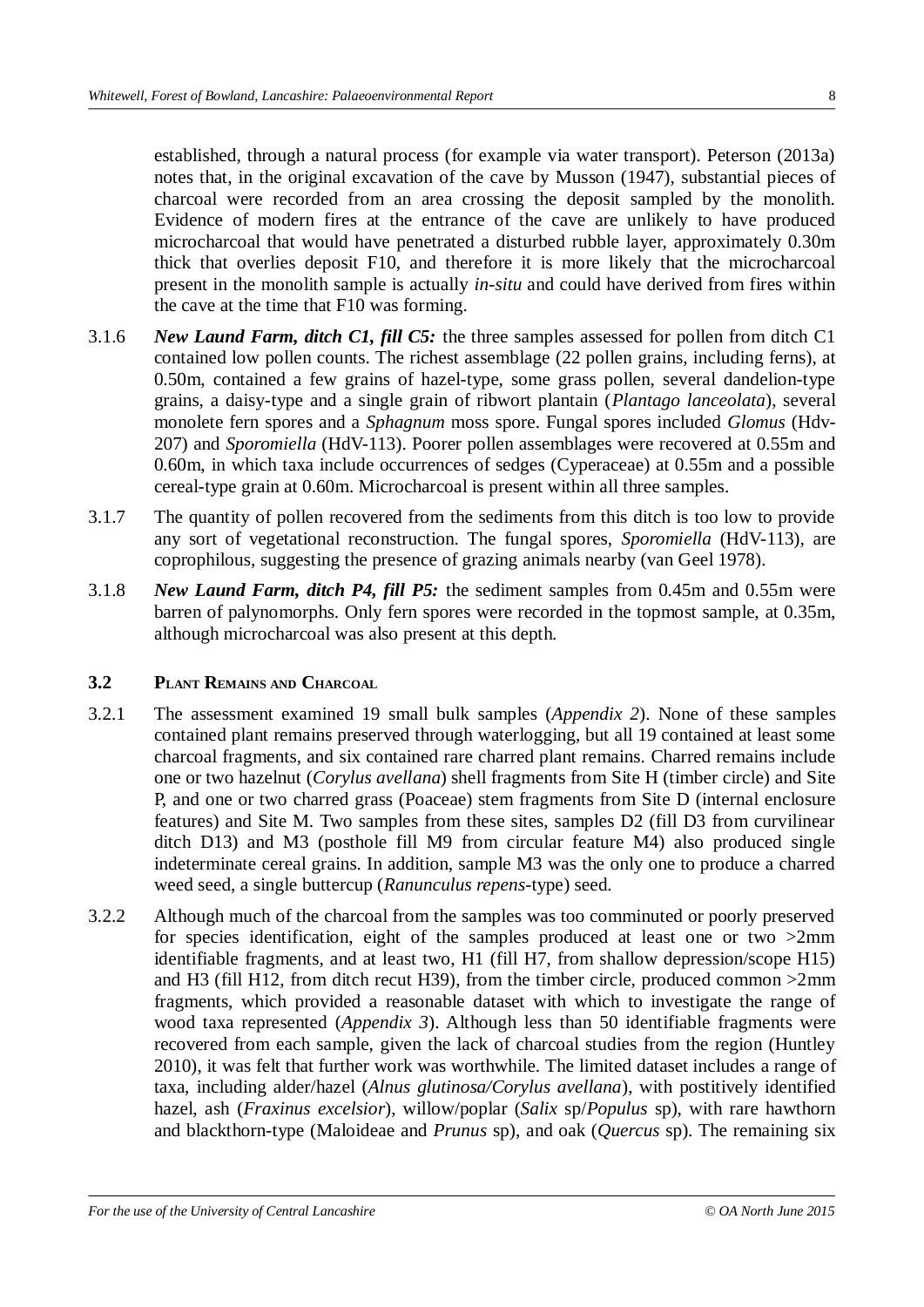samples produced only one or two fragments each, comprising a similar range of taxa as the analysed samples, namely ash, probable hawthorn-type/blackthorn-type, oak and alder/hazel.

- 3.2.3 Charcoal identifications were also made for hand-picked fragments from Fairy Cave (F), and sites/trenches D, H, J, M, N and Q (*Appendix 4*). Forty-six out of the 82 samples comprised >2mm or >4mm in size, identifiable charcoal fragments. A further two fragments were also charcoal, but were too small to be identified; the remainder (34 samples) consisted of small stones, shale, or compacted soil.
- 3.2.4 At least four taxa were identified: oak; ash; alder; and hazel. Although both alder and hazel were recorded, it should be noted that their morphological similarity means that distinguishing between them can be problematic if certain charcateristics are not observed or obscured (Hather 2000). For this reason, many of the fragments are identified as alder/hazel.
- 3.2.5 Given that these are both short-lived wood, alder and hazel (and alder/hazel) charcoal provide very good material for radiocarbon dating. Oak and ash, on the other hand, are not particularly suitable for radiocarbon dating, due to the 'old wood effect'.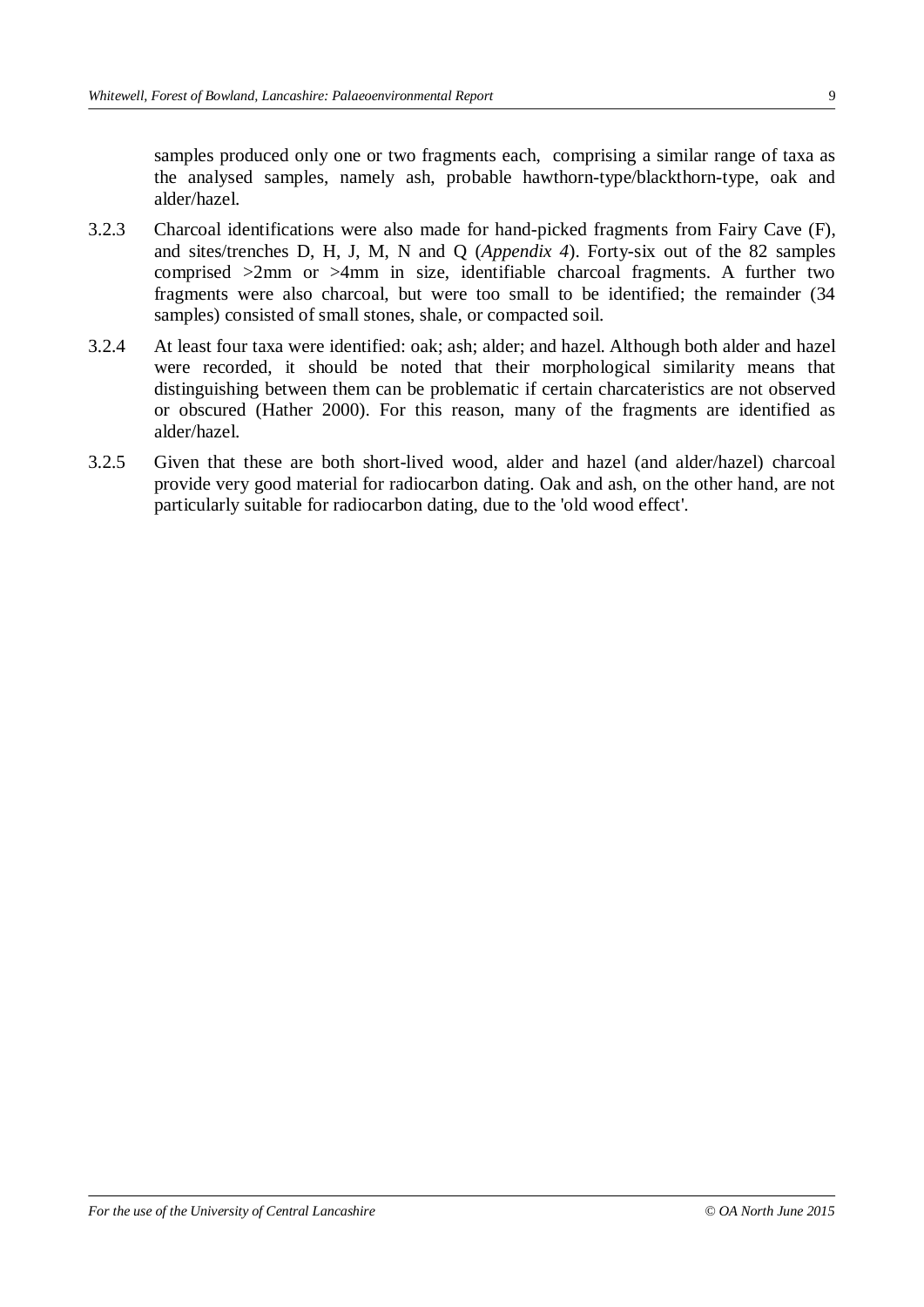#### **4 DISCUSSION AND CONCLUSION**

#### **4.1 POLLEN**

- 4.1.1 The best recovery of palynomorphs is undoubtedly from the uppermost sub-sample of deposit F10, although the pollen count is too low to recommend full analysis. It may be possible to increase the count by counting the pollen from multiple slides (as long as sufficient residue is available) but the results of such analysis would still be difficult to interpret, given the unsuitability of the sediments for dating and also the lack of a palynostratigraphic framework within which to interpret the results from this single sample (the pollen from the rest of the core is even sparser, and may not yield statistically viable counts, even if an attempt was made to count multiple slides).
- 4.1.2 No further pollen work is therefore recommended on the samples assessed during the current study. However, it may be possible to collect a core through a sequence of organic sediments which may be present in a low-lying boggy area adjacent to the cave system (R Petersen *pers comm*). Such a sequence may provide palaeoenvironmental information relevant to the prehistoric archaeological findings from the caves and nearby areas.

#### **4.2 CHARRED PLANT MATERIAL AND CHARCOAL**

- 4.2.1 Assessment of the bulk samples retrieved from four sites excavated at New Laund Farm (D, H, M and P), which include a timber circle (Site H), and prehistoric ditched enclosures and associated features (sites/trenches D, M, and P) indicates a general paucity of palaeoenvironmental material other than charcoal. This could partly be a result of the nature of the sites, where domestic activity, and therefore the deposition of occupation debris, was limited. However, the small size of the bulk samples (2.5-5 litres) may have also been a determining factor. This said, the recovery of rare cereal grains and other charred plant material suggests that there is the potential for such remains to survive.
- 4.2.2 The charcoal recovered from the bulk and hand-picked samples are all broadly consistent, and indicate the utilisation of several species, which were likely to have been growing nearby. The data, which are supported by the pollen evidence (*Section 3.1*), indicates local oak and hazel woodland, with alder and probable willow growing on damper soils. The presence of ash, a light-demanding tree (Rackham 2003), and hawthorn-blackthorn-type, suggests that some of the local woodland was fairly open and/or scrubby. The relatively small number of oak fragments retrieved from the two analysed samples, fill H7, from shallow depression/scope H15, and fill H12, from ditch recut H39, was notable and suggests that oak wood was not considered a priority for the activities carried out at the site. Oak, for example, makes a superb fuelwood (Edlin 1949), and is commonly recorded in archaeological assemblages. Rather, it would appear that the wood from a range of other 'shrubby' taxa was utilised, perhaps originating from woodland floors at their margins and/or hedgerows. The abundant short-lived charcoal taxa from New Laund Farm suggests that there is a great deal of scope for radiocarbon dating.
- 4.2.3 Although the palaeoenvironmental information gained from this phase of study is limited, the data do suggest that the sites at New Laund Farm have the potential for the recovery of plant remains and charcoal. Recommended guidelines suggest that at least 40-litre bulk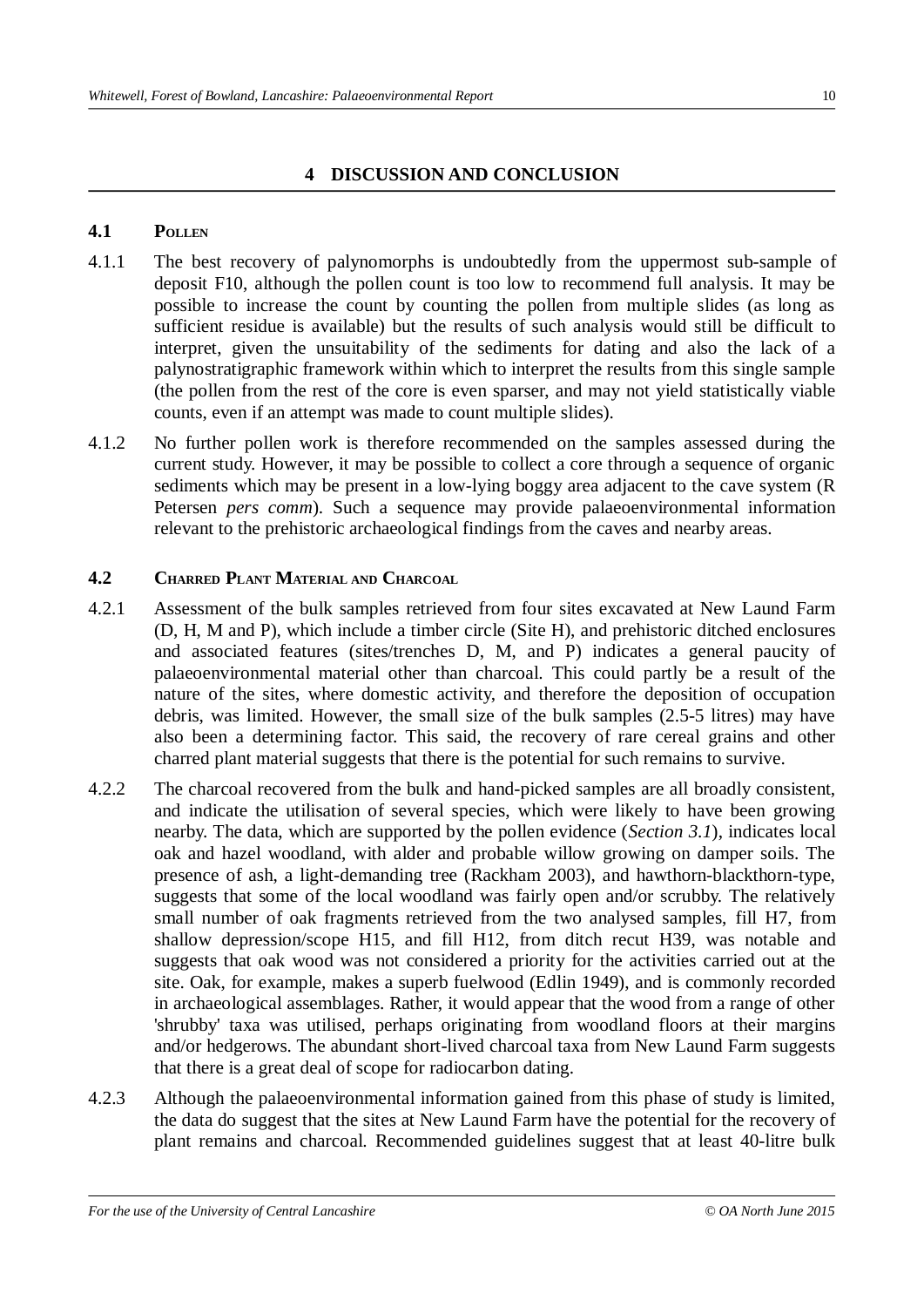samples (or 100% of smaller features) should be taken for the retrieval of charred plant remains and charcoal (English Heritage 2011). At least one litre of material should be taken for the retrieval of waterlogged plant remains (WPR). The 40-litre bulk samples should be processed by flotation, whereby the flot is collected on a 250µm (micron) sieve, and the remaining residue on a 500µm (0.5mm) sieve. The flots are then air-dried and stored in plastic bags. The residues should be checked for plant remains/charcoal that have not floated, small mammal and fish bones, industrial residues, and small finds. Highly organic samples, or samples taken for the recovery of WPR (*eg* wells, ditches, gullies, peat bogs) should be wet-sieved by washing over a 250 $\mu$ m sieve, and then stored wet in plastic tubs, or double bagged.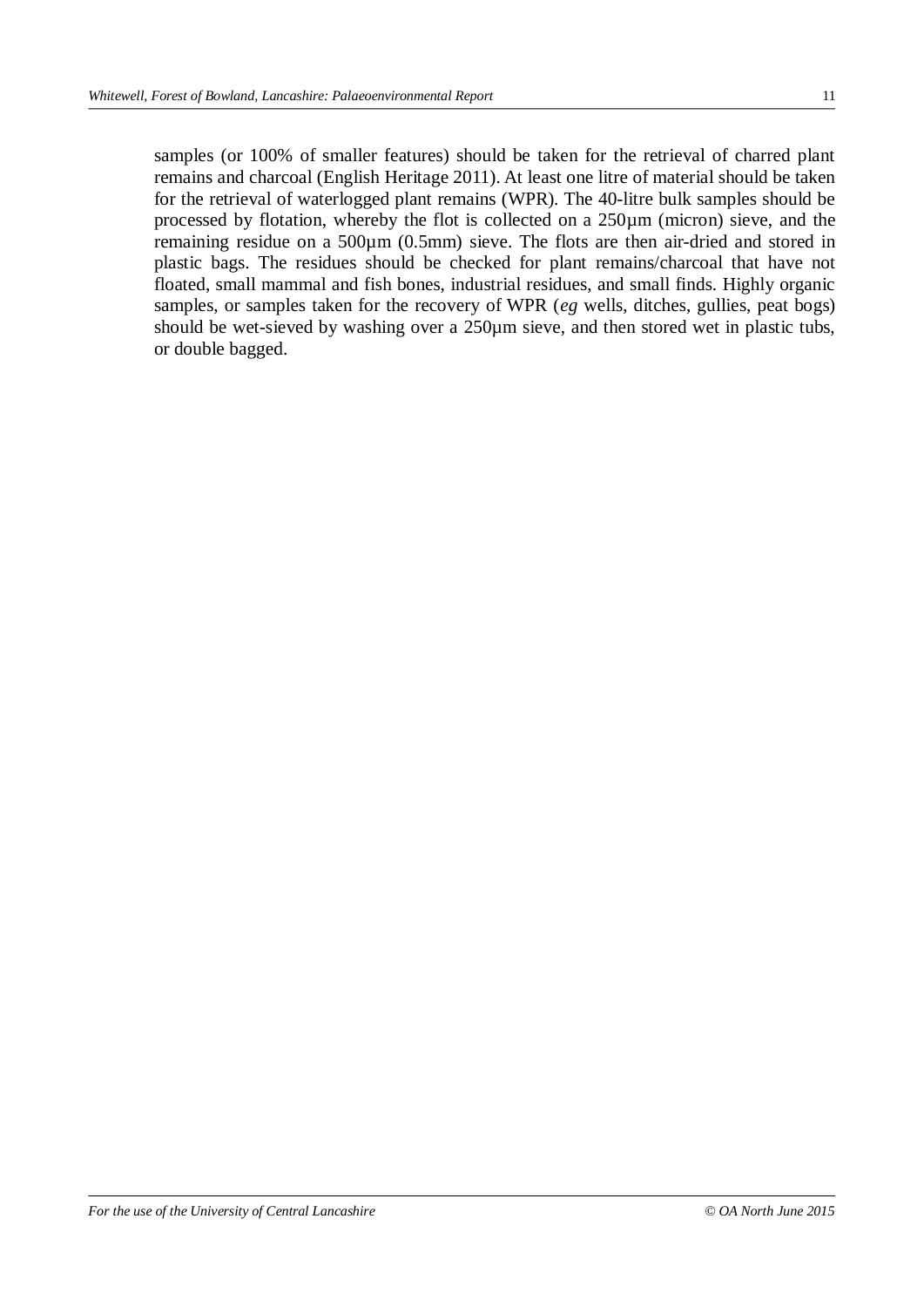# **BIBLIOGRAPHY**

Berglund, B E, and Ralska-Jasiewiczowa M, 1986 Pollen analysis and pollen diagrams, in B E Berglund (ed), *Handbook of Holocene palaeoecology and palaeohydrology*, Chichester, 455-84

Brooks D, and Thomas, K W, 1967 The distribution of pollen grains on microscope slides: The non randomness of the distribution, *Pollen et Spores*, **9**, 621-9

Carter, K, and Peterson, R, 2014 *Excavations at New Laund Farm, Whitewell, Lancashire*, *2014*, Draft Interim Rep, Univ Central Lancashire, unpubl rep

Chartered Institute for Archaeology (CIfA), 2014 *Standards and guidance for the creation, preparation, transfer and deposition of archaeological archives*, Reading

Coles, G M, and Gilbertson, D D, 1994 The airfall-pollen budget of archaeologically important caves: Creswell Crags, England, *J Archaeol Sci*, **21(6)**, 735-55

Edlin, H L, 1949 *Woodland crafts in Britain*, London

English Heritage, 2006 *Management of research projects in the historic environment*, London

English Heritage, 2011 *Environmental archaeology: a guide to the theory and practice from sampling and recovery to post-excavation*, 2nd edn, Swindon

Faegri, K, and Iversen, J, 1989 *Textbook of pollen analysis*, 4<sup>th</sup> edn, Chichester

Hather, J G, 2000 *The identification of the northern European woods*, London

Hughes, R A, 1986 *Geology of the Trough of Bowland Area (SD 66SW)*, Brit Geol Surv Tech Rep, **WA/87/46**, Nottingham

Huntley, J, 2010 *A review of wood and charcoal recovered from archaeological excavations in Northern England*, Engl Heritage Res Dept Rep Ser, **68-2010**, Portsmouth

Moore, P D, Webb, J A, and Collinson, M E, 1991 *Pollen analysis*, 2<sup>nd</sup> edn, Oxford

Musson, R C, 1947 A Bronze Age cave site in the Little Bolland area of Lancashire, *Trans Lancashire Cheshire Antiq Soc,* **59**, 161-70

Peterson, R, 2012 *Excavations at New Laund Farm, Whitewell, Lancashire*, *2012*, Univ Central Lancashire, unpubl rep

Peterson, R, 2013a *Excavations at Fairy Holes Caves, Whitewell, Lancashire*, Univ Central Lancashire, unpubl rep

Peterson, R, 2013b *Excavations at New Laund Farm, Whitewell, Lancashire*, *2013*, Univ Central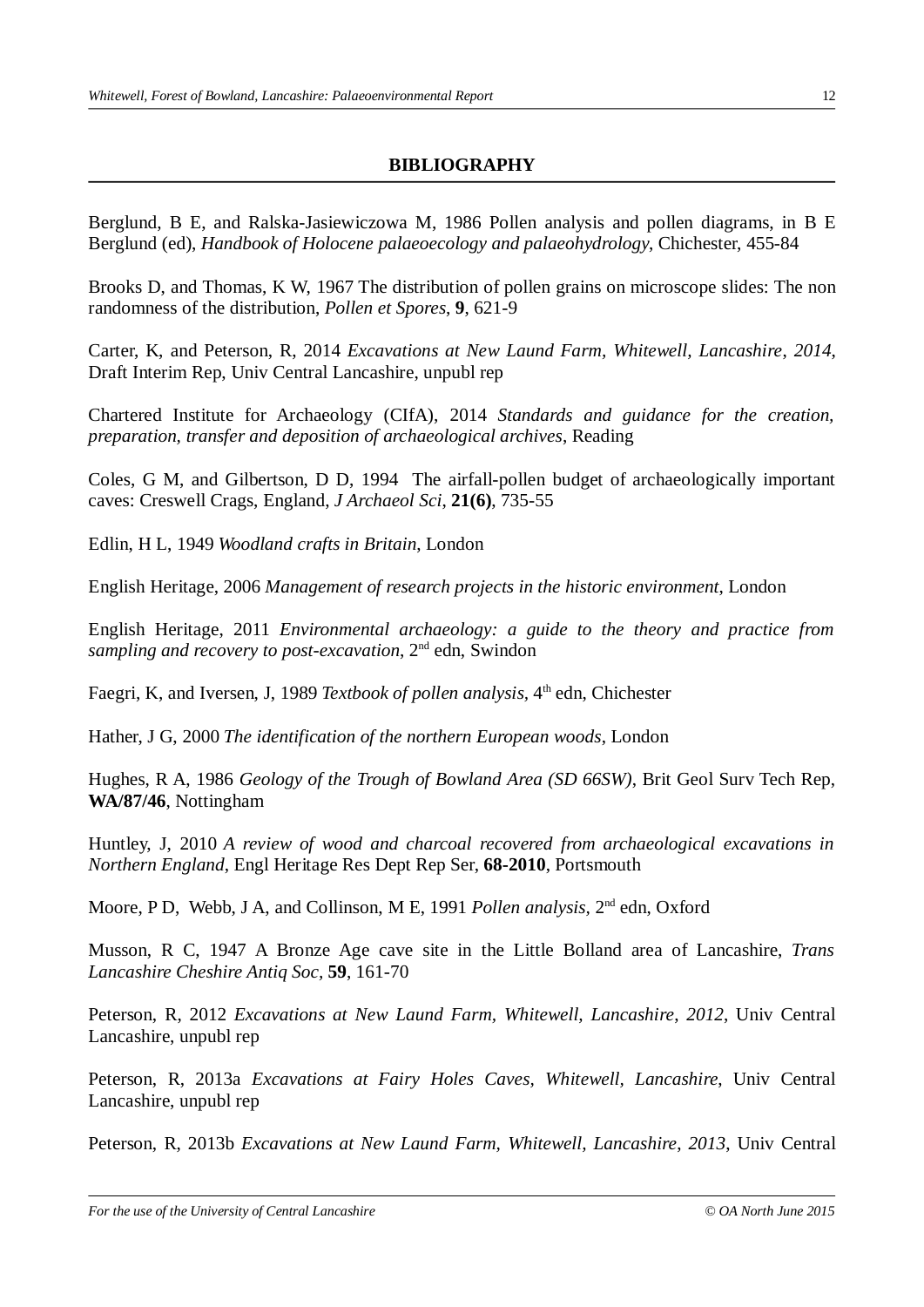Lancashire, unpubl rep

Rackham, O, 2003 *Ancient woodland: its history, vegetation and uses in England*, Kirkcudbrightshire

Stace, C, 2010 *The new flora of the British Isles,* 3rd edn, Cambridge

Stockmarr J, 1972 Tablets with spores used in absolute pollen analysis, *Pollen et Spores*, **13**, 615-21

van Geel, B, 1978 A palaeoecological study of Holocene peat bogs sections in Germany and the Netherlands, *Rev Palaeobot Palynol*, **25**, 1-120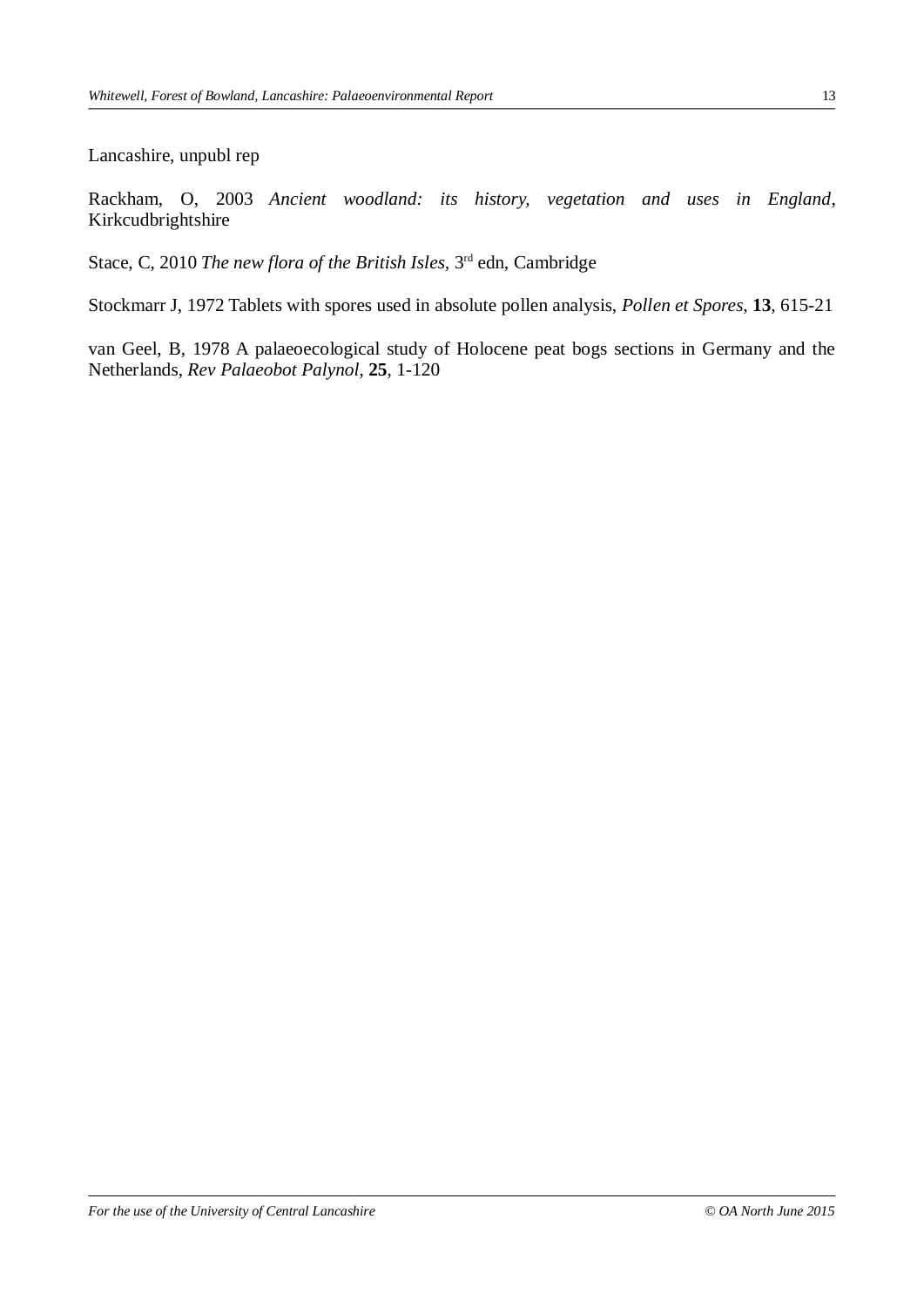#### **APPENDIX 1: POLLEN COUNTS**

| <b>Sample</b>         |                         | F1             | F1             | F1             | F1             | F1             | F1             | F1    | F1             | F1             | F1           | C1             | C1             | C1              | <b>P4</b>      | <b>P4</b>      | <b>P4</b>      |
|-----------------------|-------------------------|----------------|----------------|----------------|----------------|----------------|----------------|-------|----------------|----------------|--------------|----------------|----------------|-----------------|----------------|----------------|----------------|
| <b>Feature</b>        |                         | cave           | cave           | cave           | cave           | cave           | cave           | cave  | cave           | cave           | cave         | ditch          | ditch          | ditch           | ditch          | ditch          | ditch          |
| <b>Context</b>        |                         | F10            | F10            | F10            | F10            | F10            | F10            | F10   | F10            | F10            | F10          | C <sub>5</sub> | C <sub>5</sub> | $\overline{C5}$ | P <sub>5</sub> | P <sub>5</sub> | P <sub>5</sub> |
| <b>Preservation</b>   |                         | mixed          | mixed          | mixed          | mixed          | mixed          | mixed          | mixed | mixed          | mixed          | mixed        | mixed          | mixed          | mixed           | mixed          | mixed          | mixed          |
| <b>Potential</b>      |                         | N <sub>o</sub> | N <sub>o</sub> | N <sub>o</sub> | N <sub>o</sub> | N <sub>o</sub> | N <sub>o</sub> | No    | N <sub>o</sub> | N <sub>o</sub> | $\rm No$     | N <sub>o</sub> | N <sub>o</sub> | N <sub>o</sub>  | N <sub>o</sub> | N <sub>o</sub> | No             |
| Depth $(m)$           |                         | $\mathbf{0}$   | 0.10           | 0.20           | 0.30           | 0.40           | 0.50           | 0.60  | 0.65           | 0.75           | 0.80         | 0.50           | 0.55           | 0.60            | 0.35           | 0.45           | 0.55           |
| <b>Trees/Shrubs</b>   |                         |                |                |                |                |                |                |       |                |                |              |                |                |                 |                |                |                |
| Alnus                 | Alder                   | 3              |                | $\overline{4}$ |                | $\overline{2}$ |                |       |                |                |              |                | $\mathbf{1}$   |                 |                |                |                |
| <b>Betula</b>         | <b>Birch</b>            |                |                |                |                |                |                |       |                |                | $\mathbf{1}$ |                |                |                 |                |                |                |
| <i><b>Quercus</b></i> | Oak                     | $\overline{2}$ |                |                |                |                |                |       |                |                |              |                |                |                 |                |                |                |
| Corylus avellana-type | Hazel-type              | $\overline{2}$ | 3              |                |                | 3              | $\overline{2}$ | 3     |                |                | $\mathbf{1}$ | 3              |                |                 |                |                |                |
| Pinus                 | Pine                    |                |                |                |                |                |                |       |                |                | $\mathbf{1}$ |                |                |                 |                |                |                |
| Prunus-type           | Cherry-type             | $\mathbf{1}$   |                |                |                |                |                |       |                |                |              |                |                |                 |                |                |                |
| Rosaceae              | Rose (shrub)            | 3              |                |                |                |                |                |       |                |                | $\mathbf{1}$ |                |                |                 |                |                |                |
| Salix                 | Willow                  | 6              |                |                |                |                |                |       |                |                |              |                |                |                 |                |                |                |
| Calluna               | Heather                 |                |                |                |                |                |                |       |                |                |              |                |                |                 |                |                |                |
| <b>Crops</b>          |                         |                |                |                |                |                |                |       |                |                |              |                |                |                 |                |                |                |
| Cereal-type           | Cereals / large grasses |                |                |                |                |                |                |       |                |                |              |                |                |                 |                |                |                |
| <b>Herbs</b>          |                         |                |                |                |                |                |                |       |                |                |              |                |                |                 |                |                |                |
| Apiaceae              | Carrot family           | $\mathbf{1}$   |                |                |                |                |                |       |                |                |              |                |                |                 |                |                |                |
| Asteraceae            | Daisy family            |                |                |                |                |                |                |       |                |                |              | $\mathbf{1}$   |                |                 |                |                |                |
| Centaurea nigra       | Common knapweed         | $\mathbf{1}$   |                |                |                |                |                |       |                |                |              |                |                |                 |                |                |                |
| Cirsium-type          | Thistles                |                |                |                |                |                |                |       |                |                |              |                |                |                 |                |                |                |
| Cyperaceae            | Sedges                  |                |                |                |                |                |                |       |                |                |              |                | 2              |                 |                |                |                |
| Fabaceae              | Pea family              | $\mathfrak{2}$ |                |                |                |                |                |       |                |                |              |                |                |                 |                |                |                |
| Filipendula           | Meadowsweet             | $\overline{2}$ |                |                |                |                |                |       |                |                |              |                |                |                 |                |                |                |
| Melampyrum            | Cow-wheats              | $\overline{2}$ |                |                |                |                |                | 5     |                | $\overline{2}$ | $\mathbf{1}$ |                |                |                 |                |                |                |
| Plantago lanceolata   | Ribwort plantain        |                |                |                |                |                |                |       |                |                |              |                |                |                 |                |                |                |
| Plantago spp          | Plantains               |                |                |                |                |                |                |       |                |                |              |                |                |                 |                |                |                |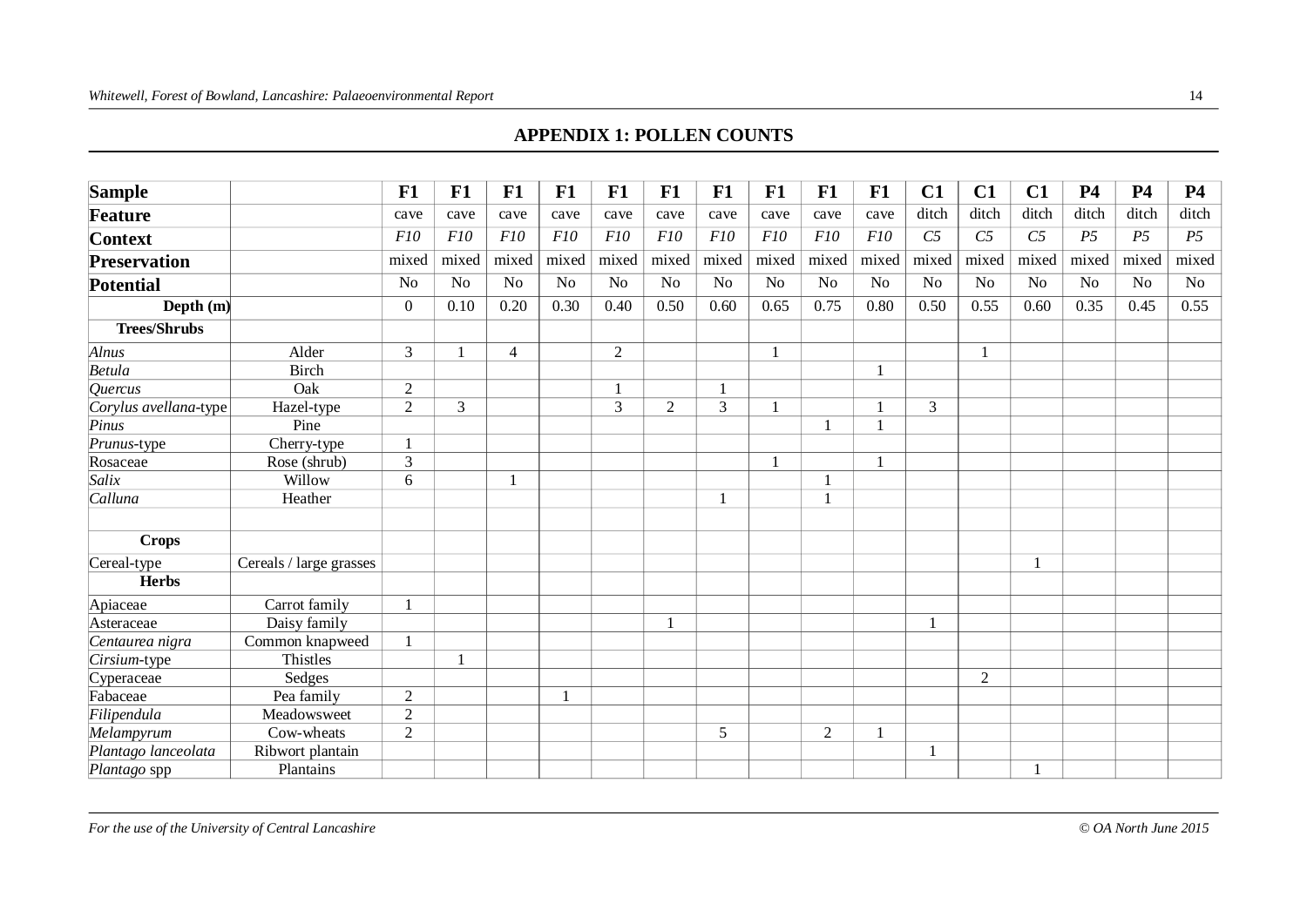#### *Whitewell, Forest of Bowland, Lancashire: Palaeoenvironmental Report* 15

| <b>Sample</b>           |                            | F1             | F1             | F1             | F1             | F1             | F1             | F1             | F1             | F1             | F1               | C1              | C1             | C1              | <b>P4</b>      | <b>P4</b>      | <b>P4</b>      |
|-------------------------|----------------------------|----------------|----------------|----------------|----------------|----------------|----------------|----------------|----------------|----------------|------------------|-----------------|----------------|-----------------|----------------|----------------|----------------|
| <b>Feature</b>          |                            | cave           | cave           | cave           | cave           | cave           | cave           | cave           | cave           | cave           | cave             | ditch           | ditch          | ditch           | ditch          | ditch          | ditch          |
| <b>Context</b>          |                            | F10            | F10            | F10            | F10            | F10            | F10            | F10            | F10            | F10            | F10              | $\overline{C5}$ | C <sub>5</sub> | $\overline{C5}$ | P <sub>5</sub> | P <sub>5</sub> | P <sub>5</sub> |
| <b>Preservation</b>     |                            | mixed          | mixed          | mixed          | mixed          | mixed          | mixed          | mixed          | mixed          | mixed          | mixed            | mixed           | mixed          | mixed           | mixed          | mixed          | mixed          |
| <b>Potential</b>        |                            | N <sub>o</sub> | N <sub>o</sub> | N <sub>o</sub> | No             | N <sub>o</sub> | No             | N <sub>o</sub> | N <sub>o</sub> | N <sub>o</sub> | No               | No              | N <sub>o</sub> | N <sub>o</sub>  | N <sub>o</sub> | N <sub>o</sub> | N <sub>o</sub> |
| Depth $(m)$             |                            | $\Omega$       | 0.10           | 0.20           | 0.30           | 0.40           | 0.50           | 0.60           | 0.65           | 0.75           | 0.80             | 0.50            | 0.55           | 0.60            | 0.35           | 0.45           | 0.55           |
| Poaceae                 | Grasses                    | $\overline{4}$ | $\mathbf{1}$   | $\overline{2}$ |                |                |                |                | $\mathbf{1}$   |                |                  | $\overline{2}$  |                |                 |                |                |                |
| Potentilla-type         | Cinquefoils                | 3              |                |                |                | 1              |                |                | $\mathbf{1}$   |                |                  |                 |                |                 |                |                |                |
| Rumex-type              | Docks/Sorrels              |                |                |                |                |                |                |                |                |                |                  |                 |                |                 |                |                |                |
| Taraxacum-type          | Dandelion-type             | 10             | $\mathbf{1}$   |                |                |                |                |                |                | $\mathbf{1}$   | $\mathbf{1}$     | $\overline{4}$  | $\overline{2}$ | $\overline{2}$  |                |                |                |
|                         | Indeterminate herbs        | 10             |                |                |                |                | $\mathbf{1}$   | 5              | 3              |                | 3                |                 |                |                 |                |                |                |
|                         | <b>Total land pollen</b>   | 55             | $\overline{7}$ | 7              | $\mathbf{3}$   | 8              | 5              | 15             | 8              | 6              | $\boldsymbol{9}$ | 11              | 5              | 5               | $\bf{0}$       | $\bf{0}$       | $\mathbf{0}$   |
|                         | Number of traverses        | 10             | 10             | 10             | 10             | 10             | 10             | 10             | 10             | 10             | 10               | 10              | 10             | 10              | 10             | 10             | 10             |
| Lycopodium              | Exotic                     | 41             | 56             | 52             | 90             | 54             | 100            | 65             | 140            | 88             | 120              | 48              | 17             | 18              | 30             | 15             | 15             |
| <b>Ferns and Mosses</b> |                            |                |                |                |                |                |                |                |                |                |                  |                 |                |                 |                |                |                |
| Polypodium              | Polypodies                 |                |                |                |                |                |                |                |                | $\mathbf{1}$   |                  |                 |                |                 | $\overline{2}$ |                |                |
| Pteridium               | <b>Bracken</b>             |                |                |                |                |                |                |                |                |                |                  |                 |                |                 |                |                |                |
| Pteropsida              | Monolete ferns             | 9              | 5              | $\overline{4}$ | 11             | $\overline{4}$ | $\overline{2}$ | $\overline{4}$ | 10             |                | 5                | 11              |                | 5               | 5              |                |                |
| Sphagnum                | Bog moss spores            |                |                |                |                |                |                |                |                |                |                  |                 |                |                 |                |                |                |
| Microscopic charcoal    |                            | 115            | 38             | 60             | 95             | 42             | 105            | 120            | 76             | 60             | 130              | 90              | 22             | 42              | 70             | $\mathbf{1}$   |                |
| <b>NPP</b>              | Non-pollen<br>palynomorphs |                |                |                |                |                |                |                |                |                |                  |                 |                |                 |                |                |                |
| <b>Undiff NPP</b>       |                            | 9              |                |                |                |                |                |                |                |                | 6                | 10              | $\overline{2}$ |                 |                |                |                |
| Glomus-HdV 207          |                            | $\mathbf{1}$   |                |                |                |                |                |                |                |                |                  | 11              | $\overline{4}$ | $\mathbf{1}$    | 1              |                |                |
| Sordaria HdV-55A/B      |                            | $\mathbf{1}$   |                |                |                |                |                |                |                |                |                  |                 |                |                 |                |                |                |
| Sporomiella HdV-113     |                            |                |                |                |                |                |                |                |                |                |                  | 3               |                |                 |                |                |                |
| <b>Carboniferous</b>    |                            |                |                |                | $\overline{2}$ |                |                |                |                | 1              | 3                |                 |                |                 |                |                |                |
| spores (reworked)       |                            |                |                |                |                |                |                |                |                |                |                  |                 |                |                 |                |                |                |
| Broken grains           |                            | $\mathbf{1}$   |                |                |                | $\mathbf{1}$   | $\overline{2}$ | 3              |                |                |                  |                 | 2              |                 |                |                |                |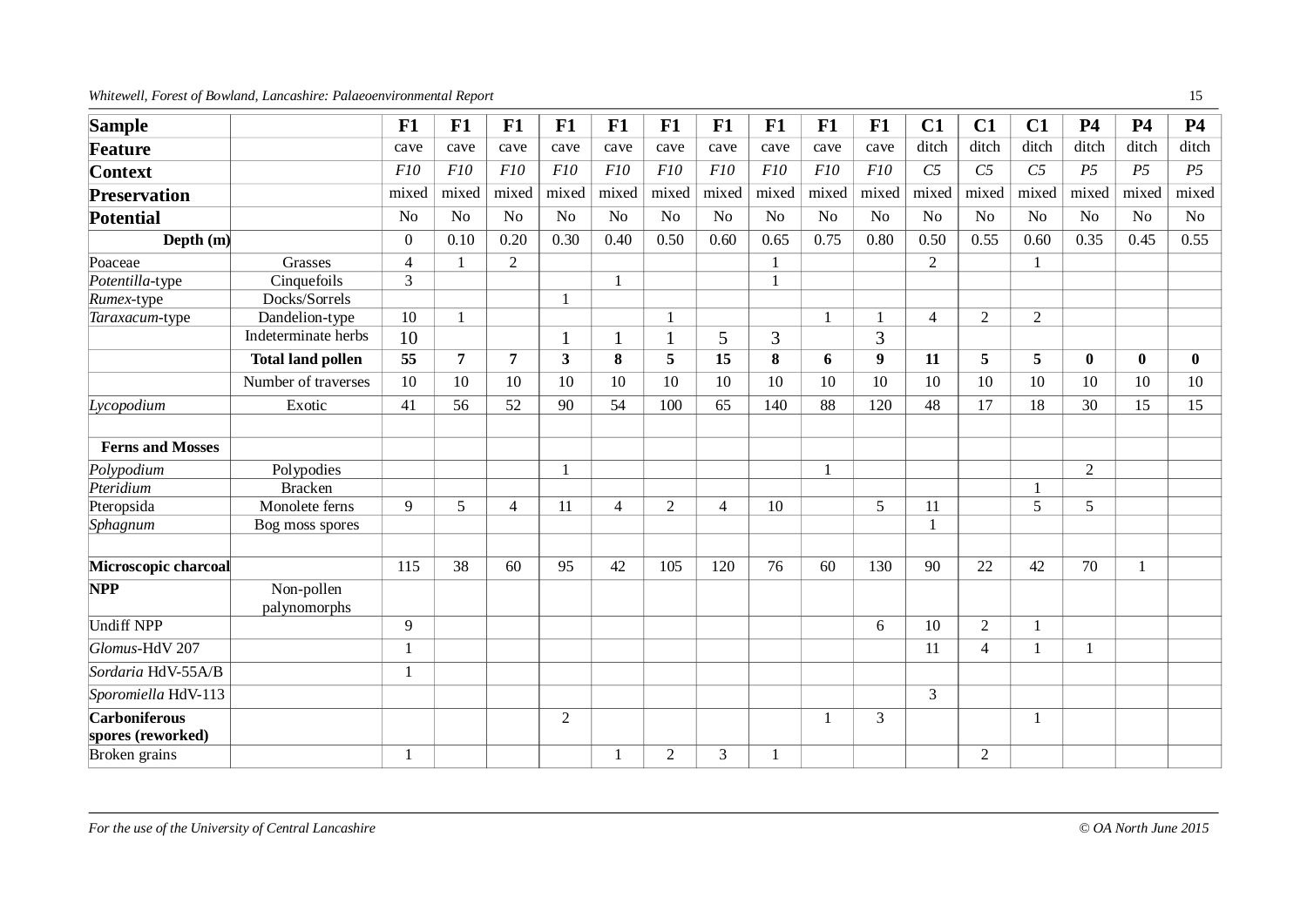*Whitewell, Forest of Bowland, Lancashire: Palaeoenvironmental Report* 16

| <b>Sample</b>       | F1           | ${\bf F1}$      | F1             | F1    | F1             | F1              | F1    | ${\bf F1}$     | ${\bf F1}$ | ${\bf F1}$     | C1             | C1             | C1             | P4             | <b>P4</b>      | <b>P4</b>      |
|---------------------|--------------|-----------------|----------------|-------|----------------|-----------------|-------|----------------|------------|----------------|----------------|----------------|----------------|----------------|----------------|----------------|
| <b>Feature</b>      | cave         | cave            | cave           | cave  | cave           | cave            | cave  | cave           | cave       | cave           | ditch          | ditch          | ditch          | ditch          | ditch          | ditch          |
| <b>Context</b>      | F10          | F <sub>10</sub> | F10            | F10   | F10            | F <sub>10</sub> | F10   | <i>F10</i>     | F10        | F10            | C <sub>5</sub> | C <sub>5</sub> | C5             | P <sub>5</sub> | P <sub>5</sub> | <i>P</i> 5     |
| <b>Preservation</b> | mixed        | mixed           | mixed          | mixed | mixed          | mixed           | mixed | mixed          | mixed      | mixed          | mixed          | mixed          | mixed          | mixed          | mixed          | mixed          |
| <b>Potential</b>    | No           | N <sub>0</sub>  | N <sub>o</sub> | No    | N <sub>0</sub> | N <sub>0</sub>  | No    | N <sub>0</sub> | No         | N <sub>0</sub> | No             | N <sub>0</sub> | N <sub>0</sub> | No             | N <sub>0</sub> | N <sub>0</sub> |
| Depth $(m)$         |              | 0.10            | 0.20           | 0.30  | 0.40           | 0.50            | 0.60  | 0.65           | 0.75       | 0.80           | 0.50           | 0.55           | 0.60           | 0.35           | 0.45           | 0.55           |
| Concealed grains    |              |                 | $\mathcal{D}$  |       |                |                 |       |                |            |                | 6              |                |                |                |                |                |
| Crumpled grains     | <sub>(</sub> |                 | 3              |       |                |                 | ⌒     |                |            |                |                |                | $\sim$         | $\bigcap$<br>∠ |                |                |
|                     |              |                 |                |       |                |                 |       |                |            |                |                |                |                |                |                |                |

Figures are actual counts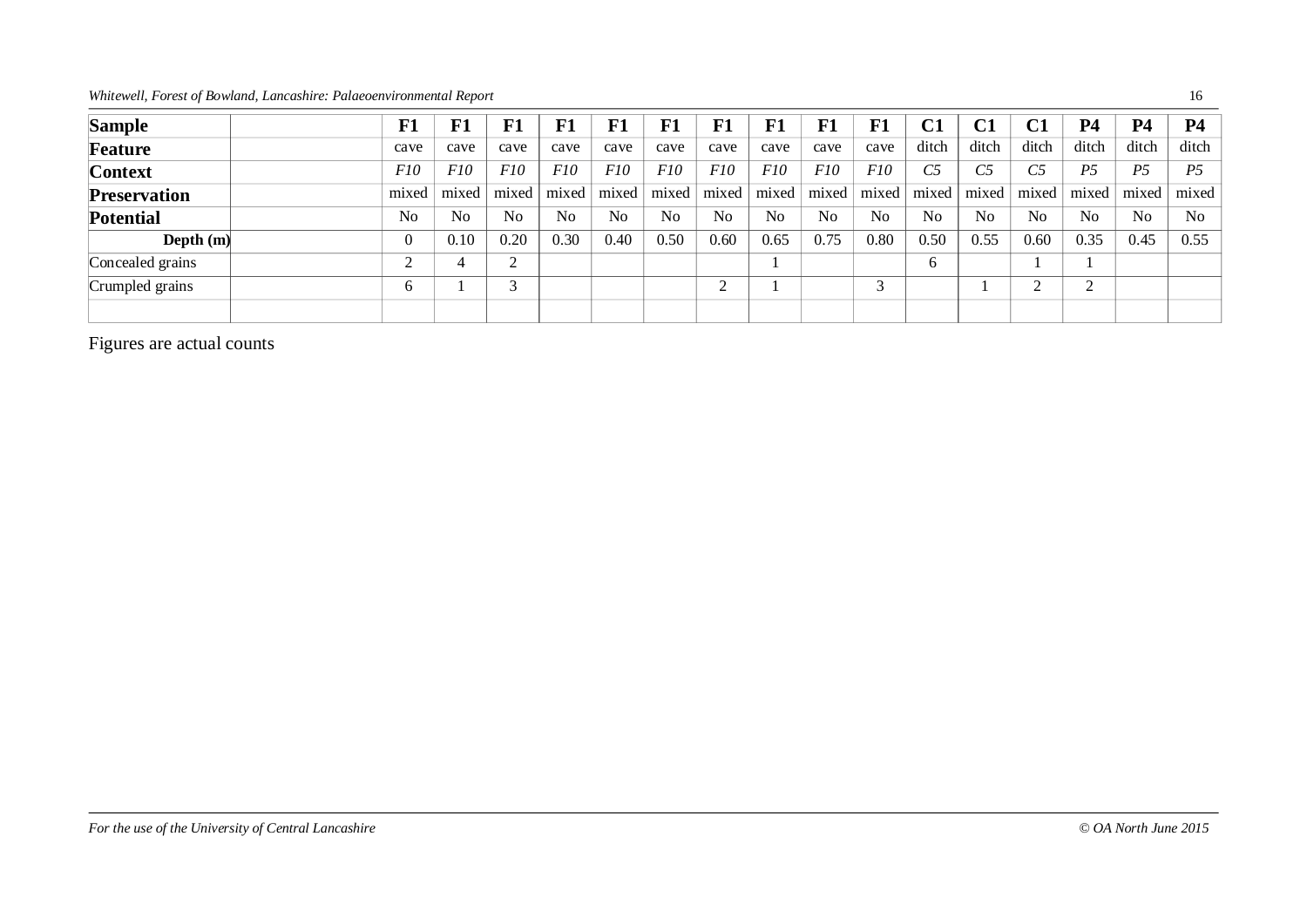# **APPENDIX 2: PALAEOENVIRONMENTAL ASSESSMENT RESULTS OF THE BULK SAMPLES**

| <b>Site</b> | <b>Sample</b>  | <b>Context</b> | <b>Sample</b>  | <b>Flot vol Flot</b> |                                    | <b>Plant remains</b> | <b>Charcoal</b>        | <b>Plant</b>                | Charcoal  | Material for |
|-------------|----------------|----------------|----------------|----------------------|------------------------------------|----------------------|------------------------|-----------------------------|-----------|--------------|
| Code        | No             | No             | vol l          | ml                   | description                        |                      |                        | remains<br><b>Potential</b> | Potential | C14 dating   |
| NL12        | D1             | D <sub>8</sub> | 2.5            | 5                    | Charcoal (1)                       |                      |                        | None                        | None      | None         |
| <b>NL12</b> | D2             | D <sub>3</sub> | 2.5            | $\overline{5}$       | Charcoal (3),                      | Indeterminate        | Indeterminate          | None                        | None      | Yes          |
|             |                |                |                |                      | $>2$ mm $(1)$ ,                    | cereal grains (1).   |                        |                             |           |              |
|             |                |                |                |                      | modern roots                       | Grass stem           |                        |                             |           |              |
|             |                |                |                |                      | $(4)$ , modern                     | fragments $(1)$      |                        |                             |           |              |
|             |                |                |                |                      | seeds $(1)$                        |                      |                        |                             |           |              |
| <b>NL12</b> | D <sub>3</sub> | D <sub>6</sub> | 2.5            | 10                   | Charcoal (3),                      | Grass stem           | Ash roundwood,         | None                        | None      | Yes          |
|             |                |                |                |                      | $>2$ mm $(1)$ ,                    | fragments $(1)$      | hawthorn/              |                             |           |              |
|             |                |                |                |                      | modern roots $(3)$                 |                      | blackthorn-type        |                             |           |              |
| <b>NL12</b> | D <sub>6</sub> | D <sub>5</sub> | 2.5            | $<$ 5                | Charcoal (1)                       |                      |                        | None                        | None      | None         |
| <b>NL12</b> | $\mathbf{D}7$  | D17            | 2.5            | $<$ 5                | Charcoal (1),                      |                      |                        | None                        | None      | None         |
|             |                |                |                |                      | modern roots (1)                   |                      |                        |                             |           |              |
| NL13        | H1             | H7             | 2.5            | 20                   | Charcoal (4),                      | Hazelnut shell       | Short-lived wood       | None                        | Medium    | Yes          |
|             |                |                |                |                      | $>3$ mm $(3)$ ,                    | fragments $(1)$      |                        |                             |           |              |
|             |                |                |                |                      | modern roots                       |                      |                        |                             |           |              |
|             |                |                |                |                      | $(3)$ , modern                     |                      |                        |                             |           |              |
|             |                |                |                |                      | seeds $(1)$                        |                      |                        |                             |           |              |
| <b>NL13</b> | H2             | H16            | 2.5            | 15                   | Charcoal (2),                      |                      |                        | None                        | None      | None         |
|             |                |                |                |                      | modern roots (3)                   |                      |                        |                             |           |              |
| <b>NL13</b> | H <sub>3</sub> | H12            | 2.5            | 10                   | Charcoal (4),                      | Hazelnut shell       | Mixed                  | None                        | Medium    | Yes          |
|             |                |                |                |                      | $>2$ mm $(3)$                      | fragments $(1)$      |                        |                             |           |              |
| <b>NL13</b> | H4             | H18            | 2.5            | 20                   | Charcoal (1),                      |                      |                        | None                        | None      | None         |
|             |                |                |                |                      | modern seeds                       |                      |                        |                             |           |              |
|             |                |                |                |                      | (2)                                |                      |                        |                             |           |              |
| <b>NL13</b> | H <sub>5</sub> | H35            | 2.5            | 20                   | Charcoal $(2)$ ,                   |                      |                        | None                        | None      | None         |
|             |                |                |                |                      | modern roots (3)                   |                      |                        |                             |           |              |
| NL13        | H <sub>6</sub> | H14            | 2.5            | 20                   | Charcoal (2),                      |                      | Indeterminate and None |                             | None      | None         |
|             |                |                |                |                      | $>2$ mm $(1)$ ,                    |                      | oak                    |                             |           |              |
|             |                |                |                |                      | modern roots $(4)$                 |                      |                        |                             |           |              |
| <b>NL13</b> | H <sub>7</sub> | H33            | 2.5            | 5                    | Charcoal (1),                      |                      |                        | None                        | None      | None         |
|             |                |                |                |                      | modern roots $(4)$                 |                      |                        |                             |           |              |
| <b>NL14</b> | M1             | M <sub>6</sub> | 5              | $<$ 5                | Charcoal (2),                      |                      | Ash and                | None                        | None      | Yes          |
|             |                |                |                |                      | $>2$ mm $(1)$ ,                    |                      | alder/hazel            |                             |           |              |
|             |                |                |                |                      | modern roots                       |                      |                        |                             |           |              |
|             |                |                |                |                      | $(4)$ , modern                     |                      |                        |                             |           |              |
|             |                |                |                |                      | seeds $(1)$                        |                      |                        |                             |           |              |
| NL14        | M <sub>2</sub> | M <sub>4</sub> | 5              | 30                   | Charcoal (3),                      |                      | Includes               | None                        | None      | Yes          |
|             |                |                |                |                      | $>2$ mm $(2)$ ,                    |                      | alder/hazel            |                             |           |              |
|             |                |                |                |                      | modern roots                       |                      |                        |                             |           |              |
|             |                |                |                |                      | $(4)$ , insects $(1)$              |                      |                        |                             |           |              |
| NL14        | M <sub>3</sub> | M <sub>9</sub> | 5              | 20                   | Charcoal (3),                      | Indeterminate        | Includes               | None                        | None      | Yes          |
|             |                |                |                |                      | $>2$ mm $(2)$ ,                    | cereal grains (1).   | alder/hazel            |                             |           |              |
|             |                |                |                |                      | modern roots                       | Weed seeds (1).      |                        |                             |           |              |
|             |                |                |                |                      | $(4)$ , insects $(1)$              | Grass stem           |                        |                             |           |              |
|             |                |                |                |                      |                                    | fragments $(1)$      |                        |                             |           |              |
| <b>NL14</b> | ${\bf P}1$     | P <sub>5</sub> | $\sqrt{5}$     | 80                   | Charcoal (1),                      |                      |                        | None                        | None      | None         |
|             |                |                |                |                      | modern roots (2)                   |                      |                        |                             |           |              |
| <b>NL14</b> | P2             | P <sub>6</sub> | 5              | 20                   | Charcoal (1),                      |                      |                        | None                        | None      | None         |
|             |                |                |                |                      | modern roots (3)                   |                      |                        |                             |           |              |
| NL14        | P2             | P11            | $\mathfrak{S}$ | $80\,$               | Charcoal (2),                      | Hazelnut shell       |                        | None                        | None      | Yes          |
|             |                |                |                |                      | modern roots $(2)$ fragments $(1)$ |                      |                        |                             |           |              |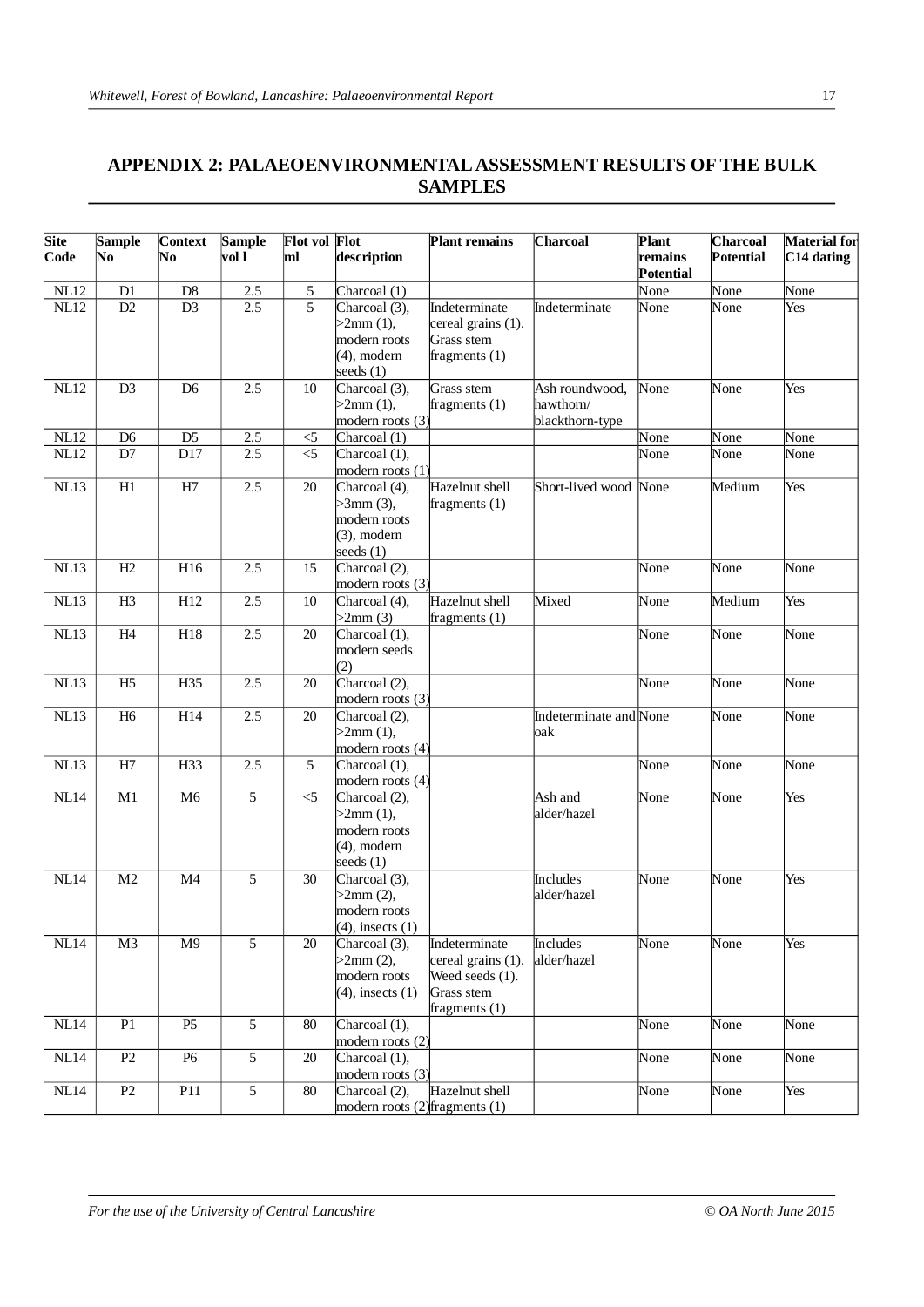| <b>Site</b><br>Code | <b>Sample</b><br>No | <b>Context</b><br>No | Sample<br>vol l | <b>Flot vol Flot</b><br>ml | description                                                                          | <b>Plant remains</b> | <b>Charcoal</b>        | <b>Plant</b><br>remains<br><b>Potential</b> | <b>Charcoal</b><br><b>Potential</b> | Material for<br>$ C14$ dating |
|---------------------|---------------------|----------------------|-----------------|----------------------------|--------------------------------------------------------------------------------------|----------------------|------------------------|---------------------------------------------|-------------------------------------|-------------------------------|
| NL14                | P <sub>3</sub>      | P2                   |                 | 10                         | Charcoal $(2)$ ,<br>$>2$ mm $(1)$ ,<br>modern roots<br>$(4)$ , modern<br>seeds $(1)$ |                      | Ash and<br>alder/hazel | None                                        | None                                | Yes                           |

Plant Remains are scored on a scale of 1-4, where 1 is rare (1-5 items/fragments), 2 is frequent (6- 25 items/fragments), 3 is common (26-100 items/fragments) and 4 is abundant (>100 items/fragments)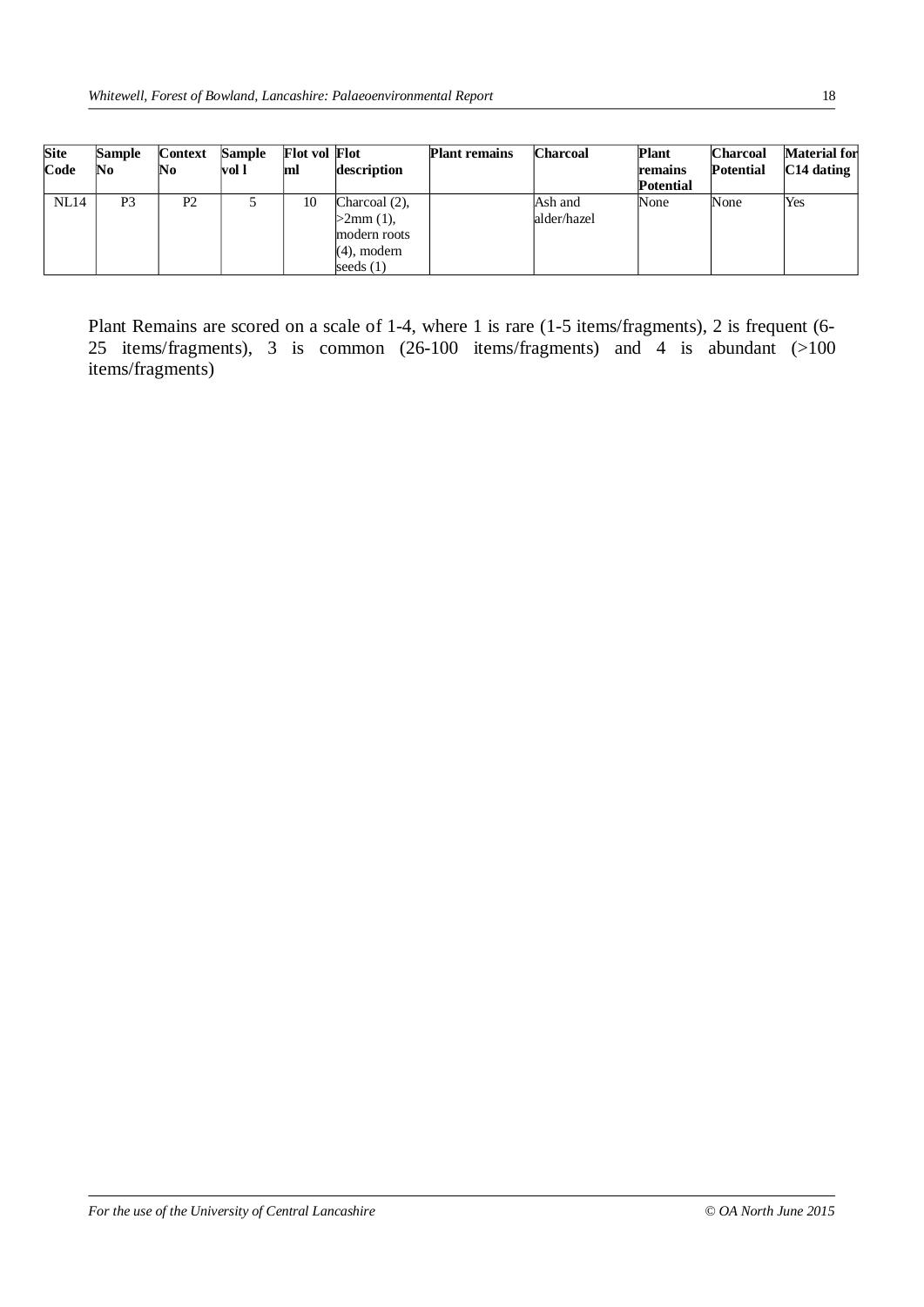# **APPENDIX 3: CHARCOAL FROM THE NEW LAUND TIMBER CIRCLE (SITE H)**

| Context No                  |                 | H7                | H12            |
|-----------------------------|-----------------|-------------------|----------------|
| Sample No                   |                 | H1                | H <sub>3</sub> |
| Sample Size L               |                 | 2.5               | 2.5            |
| Flot Size ml                |                 | 20                | 10             |
| $\%$ of $>2$ mm identified  |                 | 100%              | 100%           |
|                             |                 | Charcoal quite    |                |
| Comments                    |                 | distorted/gnarled |                |
| Alnus glutinosa (L) Gaertn. | Alder           |                   |                |
| Corylus avellana L          | Hazel           |                   |                |
| Alnus/Corylus               | Alder/hazel     | 26                | 11             |
| Fraxinus excelsior          | Ash             | 6                 | 17             |
| Maloideae                   | Hawthorn-type   |                   | 3              |
| <i>Prunus-type</i>          | Blackthorn-type |                   |                |
| Quercus sp                  | Oak             |                   | 3              |
| Salix sp/Populus sp         | Willow/poplar   | 10                |                |
| Indeterminate               |                 | 3                 | 3              |
| Total $>2$ mm fragments     |                 | 49                | 38             |

Figures shown are actual counts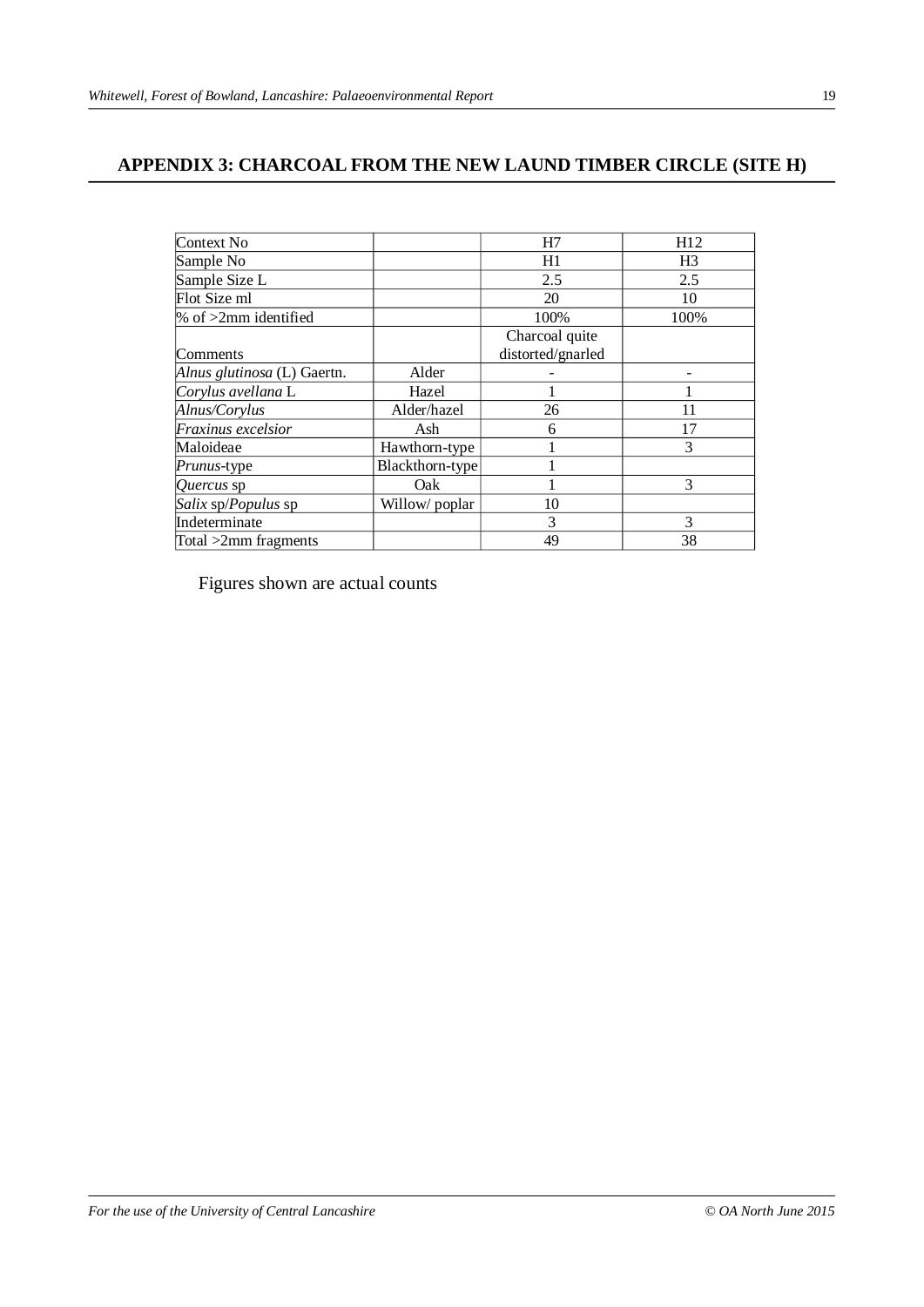# **APPENDIX 4: HAND-PICKED CHARCOAL IDENTIFICATIONS**

| <b>Finds</b><br>N <sub>0</sub> | <b>Context</b>   | Grid<br><b>Ref</b> | East       | <b>North</b>            | <b>Elevation</b> | <b>Notes</b>                                     | <b>Material</b>                     | <b>Wood species</b> | c14<br>potential                  |
|--------------------------------|------------------|--------------------|------------|-------------------------|------------------|--------------------------------------------------|-------------------------------------|---------------------|-----------------------------------|
| CO <sub>25</sub>               | CO <sub>3</sub>  | pt276              |            | 365249.617 447081.395   | 193.769          |                                                  | Charcoal                            | Alder/hazel         | good                              |
| C <sub>026</sub>               | CO <sub>3</sub>  | pt283              |            | 365253.520 447081.683   | 194.176          |                                                  | Stone                               |                     |                                   |
| C027                           | CO <sub>3</sub>  | pt284              |            | 365253.589 447082.006   | 194.230          |                                                  | Stone                               |                     |                                   |
| CO <sub>28</sub>               | CO <sub>3</sub>  | pt285              |            | 365253.118 447081.620   | 194.055          |                                                  | Stone                               |                     |                                   |
| C029                           | CO <sub>3</sub>  | pt286              |            | 365253.058 447082.168   | 194.074          |                                                  | Stone                               |                     |                                   |
| C048                           | CO <sub>3</sub>  | pt320              |            | 365250.431 447083.792   | 193.311          |                                                  | Charcoal                            | Alder/hazel         | good                              |
| C <sub>050</sub>               | CO <sub>3</sub>  | pt328              |            | 365250.175 447082.815   | 193.565          |                                                  | ?not charcoal                       |                     |                                   |
| C <sub>051</sub>               | CO <sub>3</sub>  | pt329              |            | 365249.604 447082.895   | 193.587          |                                                  | Shale                               |                     |                                   |
| C <sub>058</sub>               | CO <sub>2</sub>  | pt292              |            | 365244.790 447083.637   | 194.444          | renumbered post-ex<br>(duplicated number<br>CO28 | Charcoal<br>Stone/                  | Alder/hazel         | good                              |
| D043                           | D <sub>01</sub>  | pt74               |            | 365204.092 447070.538   | 195.674          |                                                  | mineralised wood                    |                     |                                   |
| D <sub>059</sub>               | D <sub>02</sub>  | pt101              |            | 365209.429 447069.950   | 195.589          |                                                  | havm and stones                     |                     |                                   |
| D088                           | D <sub>02</sub>  | pt132              |            | 365203.948 447068.709   | 195.728          |                                                  | Stone/shale                         |                     |                                   |
| D093                           | D <sub>02</sub>  | pt137              |            | 365206.043 447066.823   | 195.697          |                                                  | Coal                                |                     |                                   |
| D096                           | D <sub>02</sub>  | pt140              |            | 365209.921 447067.355   | 195.575          |                                                  | Coal/havm                           |                     |                                   |
| D099                           | D <sub>02</sub>  | pt143              |            | 365204.961   447065.556 | 195.744          |                                                  | Stone                               |                     |                                   |
| D <sub>105</sub>               | D02              | pt149              | 365205.017 | 447065.378              | 195.736          |                                                  | Stone                               |                     |                                   |
| D108                           | D <sub>02</sub>  | pt153              |            | 365206.144 447065.217   | 195.701          | Missing                                          |                                     |                     |                                   |
| D109                           | D <sub>0</sub> 2 | pt154              |            | 365205.779 447065.612   | 195.698          |                                                  | ?not charcoal                       |                     |                                   |
| D110                           | D <sub>02</sub>  | pt155              |            | 365207.425 447064.529   | 195.693          | Pt 156 on bag                                    | Charcoal                            | Ash                 | not ideal -<br>old wood<br>effect |
| D111                           | D02              | pt156              |            | 365204.676 447064.490   | 195.758          | Missing                                          |                                     |                     |                                   |
| D133                           | D02              | pt179              |            | 365204.804 447071.541   | 195.627          |                                                  | Charcoal                            | Ash                 | not ideal -<br>old wood<br>effect |
| D138                           | D <sub>02</sub>  | pt188              | 365204.005 | 447068.435              | 195.585          |                                                  | <b>Stones</b>                       |                     |                                   |
| D <sub>150</sub>               | D <sub>03</sub>  | pt239              |            |                         |                  | Extra sample                                     | Charcoal                            | Alder               | good                              |
| D <sub>151</sub>               | D <sub>06</sub>  | pt240              |            | 365203.464 447070.994   | 195.383          |                                                  | Charcoal,<br>encrusted with<br>soil | Alder/hazel         | fair                              |
| D152                           | D <sub>06</sub>  | pt241              |            | 365203.618 447070.864   | 195.320          |                                                  | Charcoal                            | Alder               | good                              |
| D154                           | D <sub>06</sub>  | pt243              |            | 365203.755 447071.054   | 195.305          | Missing                                          |                                     |                     |                                   |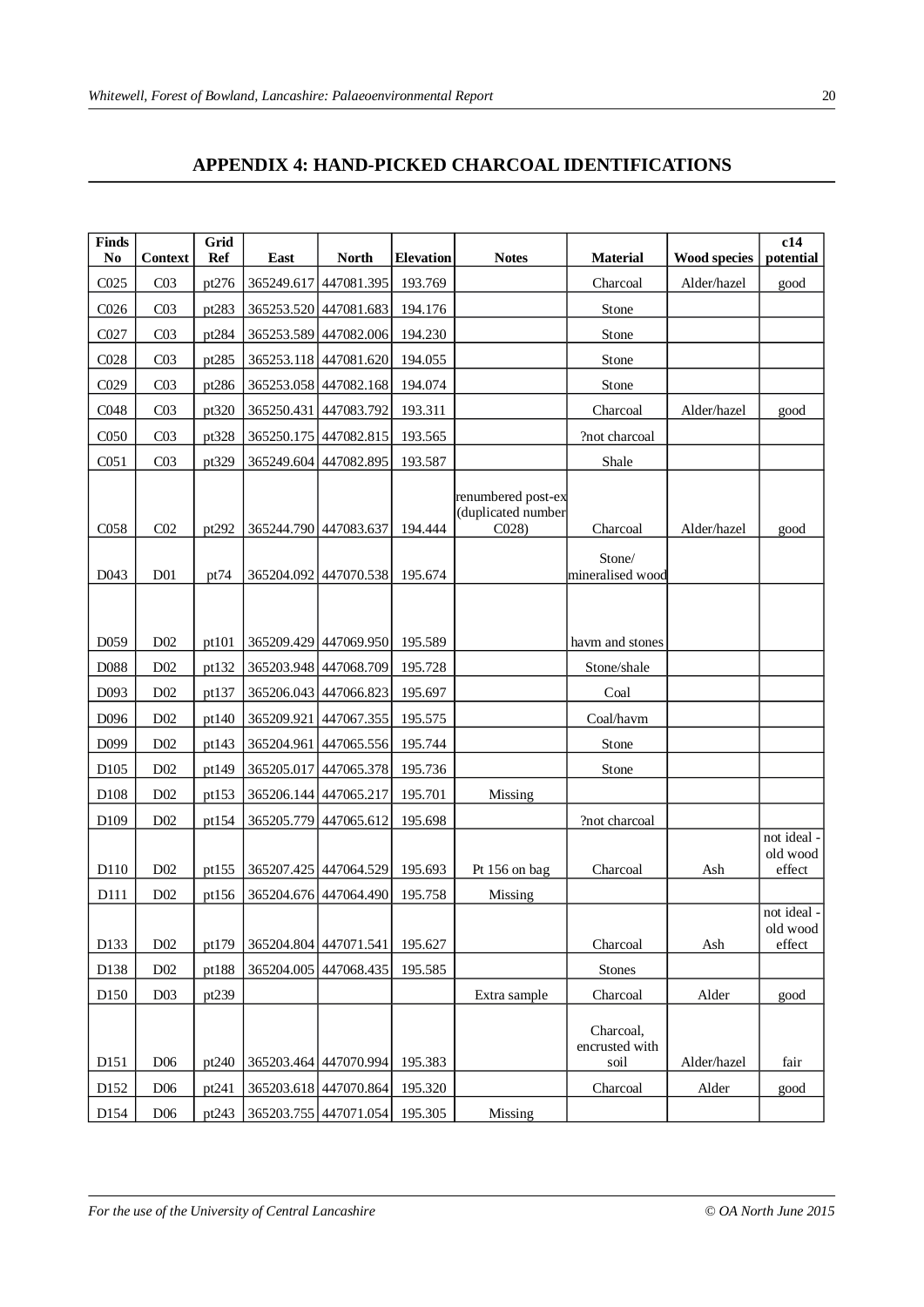| <b>Finds</b><br>N <sub>0</sub> | <b>Context</b>  | Grid<br><b>Ref</b> | East             | <b>North</b>                  | <b>Elevation</b> | <b>Notes</b>           | <b>Material</b>    | <b>Wood species</b> | c14<br>potential        |
|--------------------------------|-----------------|--------------------|------------------|-------------------------------|------------------|------------------------|--------------------|---------------------|-------------------------|
|                                |                 |                    |                  |                               |                  |                        |                    | Alder/hazel         |                         |
|                                |                 |                    |                  |                               |                  |                        |                    | roundwood >7        |                         |
| D <sub>156</sub>               | D <sub>06</sub> | pt245              | 365203.801       | 447071.259                    | 195.281          | Pt 255 on bag          | Charcoal           | rings               | very good               |
| D <sub>163</sub>               | D <sub>05</sub> | pt252              | 365204.735       | 447069.998                    | 195.272          | Missing                |                    |                     |                         |
| D168                           | D <sub>06</sub> | pt257              |                  | 365203.116 447071.833         | 195.298          |                        | ?Soil              |                     |                         |
| D169                           | D <sub>03</sub> | pt259              | 365204.385       | 447070.334                    | 195.296          | Missing                |                    |                     |                         |
|                                |                 |                    |                  |                               |                  |                        |                    |                     | not ideal -<br>old wood |
| D173                           | D <sub>07</sub> | pt263              |                  | 365204.656 447069.907         | 195.239          |                        | Charcoal           | Oak                 | effect                  |
| D180                           | D07             | pt269              | 365206.593       | 447069.177                    | 195.437          |                        | Stone              |                     |                         |
| D185                           | D <sub>08</sub> | pt274              | 365206.189       | 447065.073                    | 195.130          |                        | Soil - no charcoal |                     |                         |
| D <sub>191</sub>               | D <sub>03</sub> | pt281              | 365205.189       | 447069.213                    | 195.233          |                        | Stone              |                     |                         |
| D201                           | D <sub>06</sub> | pt326              | 365204.068       | 447071.580                    | 195.110          |                        | Charcoal           | Alder/hazel         | good                    |
| F011                           | F1              |                    | 499              | 106                           | 49.959           |                        |                    |                     |                         |
| F026                           | F <sub>3</sub>  |                    | West Cave        | West Cave                     | 24cm             | Not sent?              |                    |                     |                         |
| F039                           | F <sub>5</sub>  |                    | 503              | 103                           | 49.4             | Not sent?              |                    |                     |                         |
| F057                           | F <sub>6</sub>  |                    | 499              | 105                           | 49.5             | Not sent?              |                    |                     |                         |
| F035                           | F7              |                    | <b>West Cave</b> | <b>West Cave</b>              | 32cm             | Not sent?              |                    |                     |                         |
|                                |                 |                    |                  |                               |                  |                        |                    |                     | not ideal -<br>old wood |
| $H_2225$                       | H12             |                    |                  | 365203.388 447073.348         | 198.571          |                        | Charcoal           | Ash                 | effect                  |
|                                |                 |                    |                  |                               |                  |                        |                    | Indeterminate-      |                         |
| H_229                          | H10             |                    |                  | 365204.203 447077.022         | 198.739          |                        | Charcoal           | too small           |                         |
| H_233                          | H12             |                    |                  | 365203.160 447073.180         | 198.492          |                        | Charcoal           | Alder               | good                    |
|                                |                 |                    |                  |                               |                  |                        |                    | Indeterminate-      |                         |
| H_235                          | H12             |                    |                  | 365203.350 447073.285         | 198.497          |                        | Charcoal           | too small           |                         |
| H_239                          | H12             |                    |                  | 365203.395 447073.306         | 198.482          |                        | Charcoal           | Alder/hazel         | good                    |
| H_241                          | H12             |                    |                  | 365204.327 447076.558         | 198.679          | H <sub>16</sub> on bag | Soil - no charcoal |                     |                         |
| H_242                          | H14             |                    |                  | 365201.340 447076.699 198.808 |                  |                        | Stone              |                     |                         |
| H_243                          | H14             |                    |                  | 365201.473 447076.635         | 198.806          |                        | Small stones       |                     |                         |
|                                |                 |                    |                  |                               |                  |                        |                    | Indeterminate-      |                         |
| H_258                          | H <sub>12</sub> |                    |                  | 365203.396 447073.515         | 198.388          |                        | Charcoal           | too small           |                         |
| H_262                          | H03             |                    |                  | 365201.322 447076.379         | 198.963          |                        | Charcoal           | Alder/hazel         | good                    |
| H_272                          | H <sub>12</sub> |                    | 365203.457       | 447073.966                    | 198.636          |                        | Charcoal           | Alder               | good                    |
| H_297                          | H <sub>12</sub> |                    | 365203.327       | 447073.874                    | 198.354          |                        | Charcoal           | Alder/hazel         | good                    |
| H_298                          | H <sub>12</sub> |                    | 365203.502       | 447073.862                    | 198.314          | Missing                |                    |                     |                         |
| H_313                          | H18             |                    |                  | 365203.435 447073.521         | 198.280          |                        | Charcoal           | Alder/hazel         | good                    |
| H_318                          | H18             |                    |                  | 365203.446 447073.775         | 198.185          |                        | Charcoal           | Alder/hazel         | good                    |
|                                |                 |                    |                  |                               |                  |                        |                    | Indeterminate-      |                         |
| H_325                          | H18             |                    |                  | 365203.566 447073.452         | 198.270          |                        | Charcoal           | too small           |                         |
| H_337                          | H13             |                    |                  | 365203.602 447073.425         | 198.174          |                        | Soil - no charcoal |                     |                         |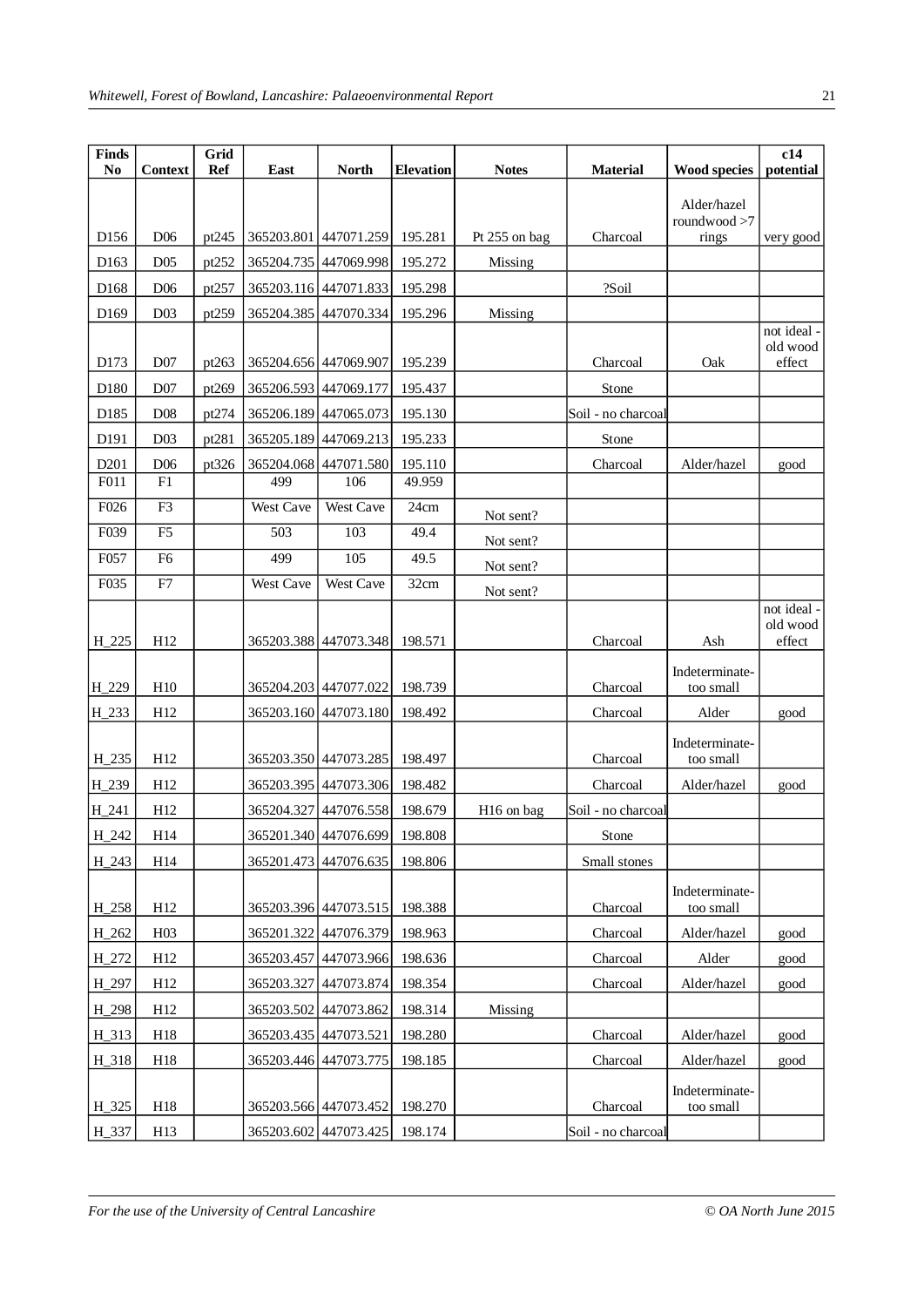| Finds                    |                 | Grid       |      |                       |                  |              |                    |                               | c14                      |
|--------------------------|-----------------|------------|------|-----------------------|------------------|--------------|--------------------|-------------------------------|--------------------------|
| $\bf No$                 | <b>Context</b>  | <b>Ref</b> | East | <b>North</b>          | <b>Elevation</b> | <b>Notes</b> | <b>Material</b>    | <b>Wood species</b>           | potential<br>not ideal - |
|                          |                 |            |      |                       |                  |              |                    |                               | old wood                 |
| H_377                    | H <sub>29</sub> |            |      | 365208.138 447076.590 | 198.382          |              | Charcoal           | Oak                           | effect                   |
|                          |                 |            |      |                       |                  |              |                    |                               | not ideal -<br>old wood  |
| H_378                    | H <sub>28</sub> |            |      | 365209.064 447075.690 | 198.522          |              | Charcoal           | Oak                           | effect                   |
|                          |                 |            |      |                       |                  |              |                    |                               | not ideal -              |
| H_394                    | H37             |            |      | 365208.794 447075.042 | 198.532          |              | Charcoal           | Oak                           | old wood<br>effect       |
| H <sub>235</sub>         | H12             |            |      |                       |                  |              |                    |                               |                          |
| $\rm J2$                 | $\rm J2$        |            |      | 365203.350 447203.350 | 198.497          | Missing      |                    |                               |                          |
|                          |                 |            |      |                       |                  |              | Stones             |                               |                          |
| J3                       | J2              |            |      |                       |                  |              | Stones/sediment    |                               |                          |
| $_{\mathrm{J}4}$         | $\rm J2$        |            |      |                       |                  |              | Stones             |                               |                          |
| J <sub>6</sub>           | $\rm J2$        |            |      |                       |                  |              | Stones/sediment    |                               |                          |
| $\ensuremath{\text{J7}}$ | $\rm J2$        |            |      |                       |                  |              | Havm               |                               |                          |
| ${\rm J}8$               | $\rm J2$        |            |      |                       |                  |              | Stone              |                               |                          |
|                          |                 |            |      |                       |                  |              |                    |                               | not ideal -<br>old wood  |
| M059                     | M7              |            |      |                       |                  |              | Charcoal           | Oak                           | $\operatorname{effect}$  |
| M081                     | M4              |            |      |                       |                  |              | Charcoal           | Alder                         | good                     |
|                          |                 |            |      |                       |                  |              |                    |                               | not ideal -              |
| M082                     | M <sub>4</sub>  |            |      |                       |                  |              |                    | Oak                           | old wood<br>effect       |
|                          |                 |            |      |                       |                  |              | Charcoal           |                               |                          |
| M089                     | $\mathbf{M}8$   |            |      |                       |                  | Missing      |                    |                               | not ideal -              |
|                          |                 |            |      |                       |                  |              |                    |                               | old wood                 |
| M091                     | M7              |            |      |                       |                  |              | Charcoal           | Oak                           | $\operatorname{effect}$  |
| M094                     | M <sub>6</sub>  |            |      |                       |                  |              | Soil - no charcoal |                               |                          |
| N121                     | N <sub>4</sub>  |            |      |                       |                  |              | Coal/havm          |                               |                          |
| N145                     | N2              |            |      |                       |                  |              | Coal/havm          |                               |                          |
|                          |                 |            |      |                       |                  |              |                    |                               | not ideal -<br>old wood  |
| N231                     | N10             |            |      |                       |                  |              | Charcoal           | Ash                           | effect                   |
| N234                     | N <sub>10</sub> |            |      |                       |                  |              | Charcoal           | Hazel                         | good                     |
| N239                     | N10             |            |      |                       |                  |              | Charcoal           | Hazel                         | good                     |
|                          |                 |            |      |                       |                  |              |                    |                               |                          |
|                          |                 |            |      |                       |                  |              |                    |                               |                          |
| N245                     | N10             |            |      |                       |                  |              | Charcoal           | Oak roundwood<br>$c$ 13 rings | very good                |
| N275                     | N <sub>5</sub>  |            |      |                       |                  |              | Charcoal           | Hazel                         | good                     |
|                          |                 |            |      |                       |                  |              |                    |                               | not ideal -              |
|                          |                 |            |      |                       |                  |              |                    |                               | old wood                 |
| N280                     | N10             |            |      |                       |                  |              | Charcoal           | Ash                           | effect                   |
| N233                     | N14             |            |      |                       |                  |              | Charcoal           | Hazel                         | good                     |
|                          |                 |            |      |                       |                  |              |                    |                               |                          |
|                          |                 |            |      |                       |                  |              |                    | Oak roundwood                 |                          |
| N243                     | N14             |            |      |                       |                  |              | Charcoal           | $>13$ rings                   | very good                |
| N244                     | N <sub>4</sub>  |            |      |                       |                  |              | Charcoal           | Hazel                         | good                     |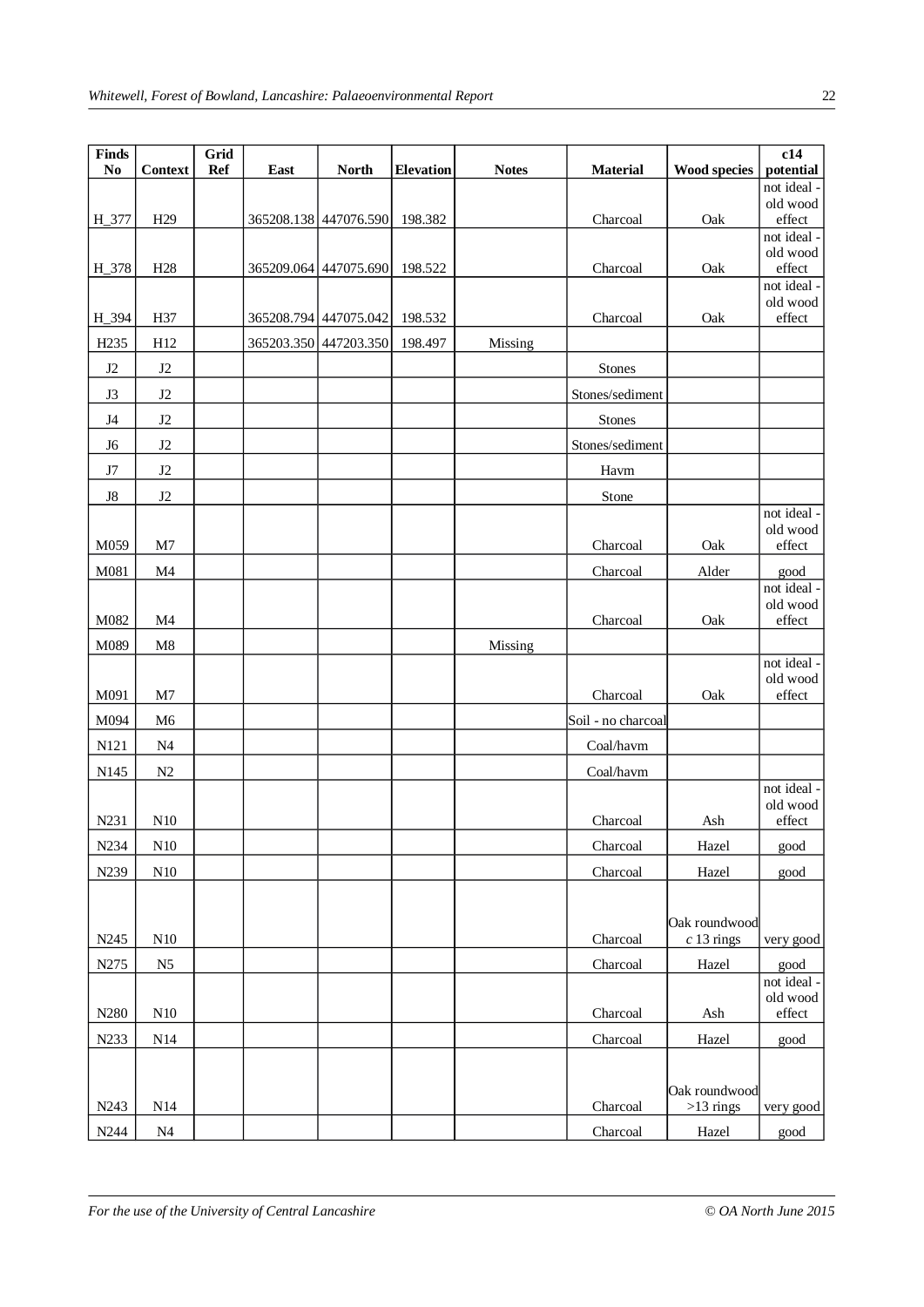| <b>Finds</b>     |                 | Grid       |      |              |                  |              |                 |                     | c14         |
|------------------|-----------------|------------|------|--------------|------------------|--------------|-----------------|---------------------|-------------|
| No               | Context         | <b>Ref</b> | East | <b>North</b> | <b>Elevation</b> | <b>Notes</b> | <b>Material</b> | <b>Wood species</b> | potential   |
|                  |                 |            |      |              |                  |              |                 |                     | not ideal - |
|                  |                 |            |      |              |                  |              |                 |                     | old wood    |
| N <sub>245</sub> | N <sub>18</sub> |            |      |              |                  |              | Charcoal        | Oak                 | effect      |
| N <sub>246</sub> | N10             |            |      |              |                  |              | Charcoal        | Alder               | good        |
|                  |                 |            |      |              |                  |              |                 |                     |             |
|                  |                 |            |      |              |                  |              |                 | Oak roundwood       |             |
| N <sub>256</sub> | N10             |            |      |              |                  |              | Charcoal        | $>13$ rings         | very good   |
|                  |                 |            |      |              |                  |              |                 |                     |             |
| N305             | N10             |            |      |              |                  |              | Charcoal        | Alder               | good        |
| N306             | N10             |            |      |              |                  |              | Charcoal        | Hazel               | good        |
| N307             | N10             |            |      |              |                  |              | Charcoal        | Hazel               | good        |
| N308             | N10             |            |      |              |                  |              | Charcoal        | Hazel               | good        |
| N347             | N10             |            |      |              |                  |              | Charcoal        | Hazel               | good        |
| N350             | N10             |            |      |              |                  |              | Charcoal        | Hazel               | good        |
|                  |                 |            |      |              |                  |              |                 |                     |             |
| N351             | N10             |            |      |              |                  |              | Charcoal        | Hazel               | good        |
|                  |                 |            |      |              |                  |              |                 |                     |             |
|                  |                 |            |      |              |                  |              |                 | Oak roundwood       |             |
| Q009             | Q <sub>2</sub>  |            |      |              |                  |              | Charcoal        | $>11$ rings         | very good   |

Havm = heated-affected vesicular material